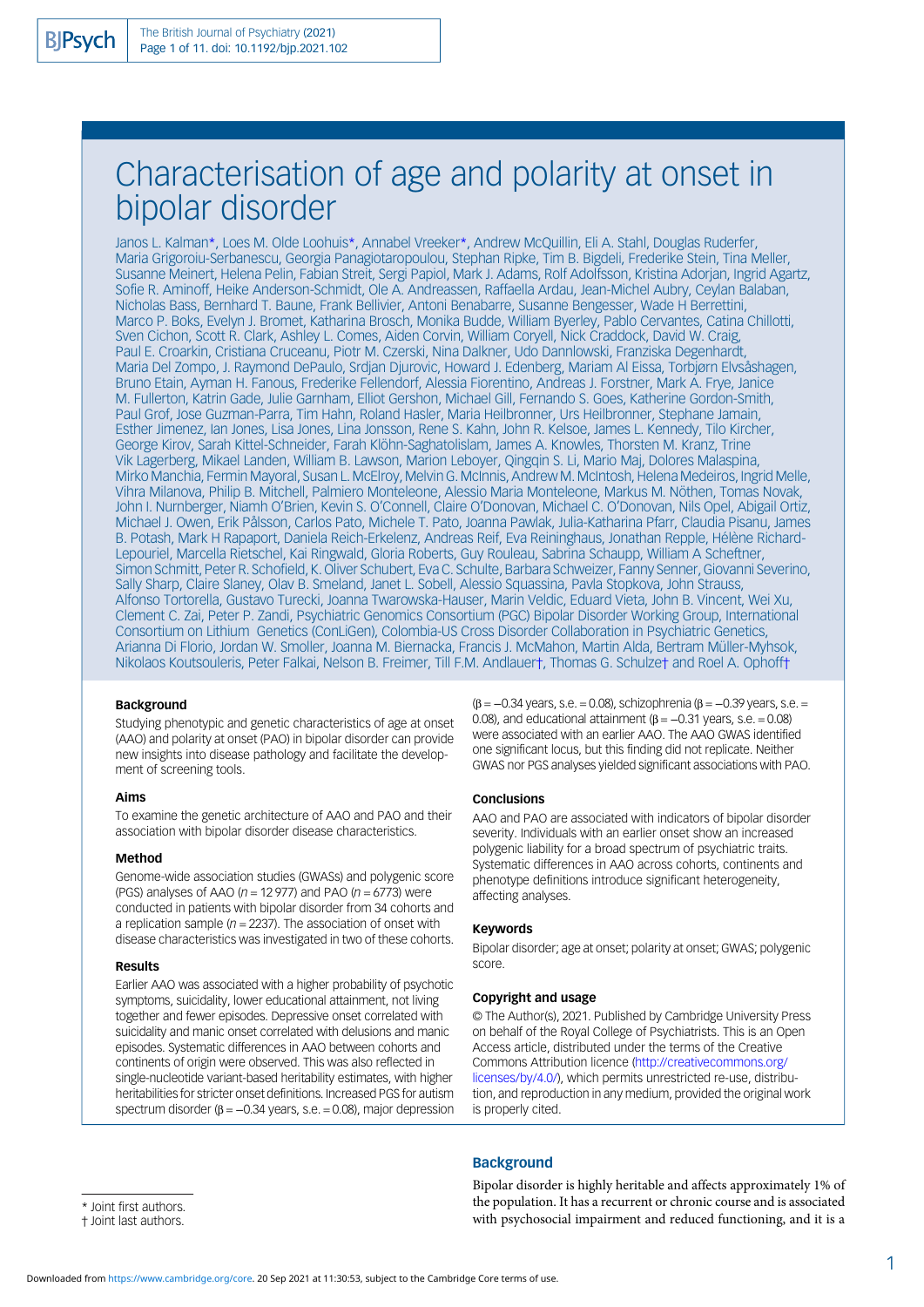leading cause of global disease burden.<sup>[1](#page-9-0)</sup> Individuals usually experience their first (hypo)manic or depressive episode of bipolar disorder in adolescence or early adulthood, but often they are not diagnosed until 5 to 10 years later, $\frac{2}{3}$  $\frac{2}{3}$  $\frac{2}{3}$  especially in individuals with an earlier age at onset (AAO) or a depressive index episode.<sup>3</sup> Early illness onset is associated with a more severe disease course and greater impairment across a wide range of mental and physical disorders and is a useful prognostic marker. $4-7$  $4-7$  However, pathophysiological processes leading to a disorder are thought to begin long before the first symptoms appear.<sup>[8](#page-10-0),[9](#page-10-0)</sup> Investigating the factors contributing to age and polarity (i.e. either a (hypo)manic or depressive episode) at onset could thus improve our understanding of disease pathophysiology and facilitate development of personalised screening and preventive measures. Accordingly, AAO and polarity at onset (PAO) of bipolar disorder are considered as suitable phenotypes for genetic analyses.

Genome-wide association studies (GWASs) have improved our understanding of the genetic architecture of susceptibility to bipolar disorder; however, the genetic determinants of AAO and PAO remain largely unknown. Evidence suggests that patients with an early AAO carry a stronger genetic loading for bipolar disorder risk.[10](#page-10-0) For example, an earlier parental AAO increases familial risk for bipolar disorder and is one of the strongest predictors of 5-year illness onset in affected offspring.<sup>[10](#page-10-0)–[12](#page-10-0)</sup> Previous research has described that a higher genetic risk burden for schizophrenia may be associated with earlier AAO of bipolar disorder,<sup>[13](#page-10-0)</sup> but this finding did not replicate.[14](#page-10-0)–[16](#page-10-0) Moreover, a recent study did not find an association of bipolar disorder polygenic score (PGS) with AAO[.17](#page-10-0) Thus far, GWASs for age at bipolar disorder onset have been underpowered, $18,19$  and a study of 8610 patients found no significant evidence for a heritable component contributing to onset age.<sup>[13](#page-10-0)</sup> The PAO was shown to cluster in families, $^{20}$  $^{20}$  $^{20}$  but the genetic architecture of PAO has not yet been investigated.

#### Aims

To fill these knowledge gaps, we performed comprehensive analyses of AAO and PAO of bipolar disorder in the largest sample studied to date by (a) examining phenotype definitions and associations, (b) investigating whether the genetic load for neuropsychiatric disorders and traits contributes to AAO and PAO of bipolar disorder, and (c) conducting systematic GWASs.

#### Method

References to published methods are listed in Supplementary Note 1 available at [https://doi.org/10.1192/bjp.2021.102.](https://doi.org/10.1192/bjp.2021.102)

#### Study samples

Participants with a bipolar disorder diagnosis, available genetic data and AAO information were selected from independent data-sets, including those previously submitted to the Psychiatric Genomics Consortium (PGC) Bipolar Disorder Working Group<sup>13</sup> and the International Consortium on Lithium Genetics (ConLiGen).<sup>[21](#page-10-0)</sup> These consortia aggregate genetic data from many cohorts worldwide. Our analyses comprised 34 cohorts with 12 977 patients with bipolar disorder who have European ancestry from Europe, North America and Australia. For a description of sample ascertainment, see the Supplementary Material.

The authors assert that all procedures contributing to this work comply with the ethical standards of the relevant national and institutional committees on human experimentation and with the Helsinki Declaration of 1975, as revised in 2008. All procedures involving human patients were approved by the local ethics

committees, and written informed consent was obtained from all patients. For details on the data-sets, including phenotype definitions and distributions, see [Table 1](#page-2-0), [Fig. 1](#page-3-0), and Supplementary Table S1.

#### Definition of AAO

The definition of age at bipolar disorder onset differed by cohort. To enhance cross-cohort comparability, we grouped the definitions into four broad categories as follows (Supplementary Table S1).

- (a) Diagnostic interview: age at which the patient first experienced a (hypo)manic, mixed or major depressive episode according to a standardised diagnostic interview.
- (b) Impairment/help-seeking: age at which symptoms began to cause subjective distress or impaired functioning or at which the patient first sought psychiatric treatment.
- (c) Pharmacotherapy: age at first administration of medication.
- (d) Mixed: a combination of the above-mentioned definitions.

Across definitions, participants younger than 8 years at onset were excluded ( $n = 279$ ) because of the uncertainty about the reliability of retrospective recall of early childhood onset. The distribution of AAO was highly skewed and differed considerably between the cohorts ([Table 1](#page-2-0) and [Fig. 1\)](#page-3-0). Therefore, we transformed AAO in each cohort by rank-based inverse-normal transformation and used this normalised variable as the primary dependent variable in all genetic analyses. To facilitate interpretability of effect sizes, we also report results of the corresponding untransformed AAO.

### Definition of PAO

For each cohort, PAO was defined by comparing the age at the first (hypo)manic and first depressive episode or using the polarity variable provided by the cohort. Specifically, patients were divided into three subgroups:

- (a) (hypo)mania before depression (PAO-M);
- (b) depression before (hypo)mania (PAO-D); and
- (c) mixed (PAO-X).

The third category included patients with mixed episodes and those with a first (hypo)manic and depressive episode within the same year [\(Table 1\)](#page-2-0). In the primary analysis, we combined patients with (hypo)mania and mixed onset and assigned this as the reference category. In secondary analyses, we excluded the patients in the mixed group.

## Phenotypic disease characteristics

We performed phenotypic analyses of disease onset in patients with bipolar disorder type I from three cohorts: the Dutch Bipolar cohort  $(n = 1313)^{22}$  $(n = 1313)^{22}$  $(n = 1313)^{22}$  and the German PsyCourse<sup>[23](#page-10-0)</sup> and FOR2107<sup>24</sup> cohorts, which were analysed jointly ( $n = 346$ ). We analysed the following disease characteristics, which were previously reported as being associated with disease onset and were assessed in a similar way across cohorts: lifetime delusions, lifetime hallucinations, history of suicide attempt, suicidal ideation, current smoking, educational attainment, living together with a partner, and frequency of manic and depressive episodes per year. For more detailed information, see the Supplementary Note 2 and Supplementary Table S9.

## Quality control and imputation of genotype data

The cohorts were genotyped according to local protocols. Individual genotype data of all discovery-stage cohorts were processed with the PGC Rapid Imputation and Computational Pipeline for GWAS (RICOPILI) with the default parameters for standardised quality control, imputation and analysis. Before imputation, filters for the removal of variants included non-autosomal chromosomes, missingness ≥0.02, and a Hardy–Weinberg equilibrium test  $P < 1 \times 10^{-10}$ .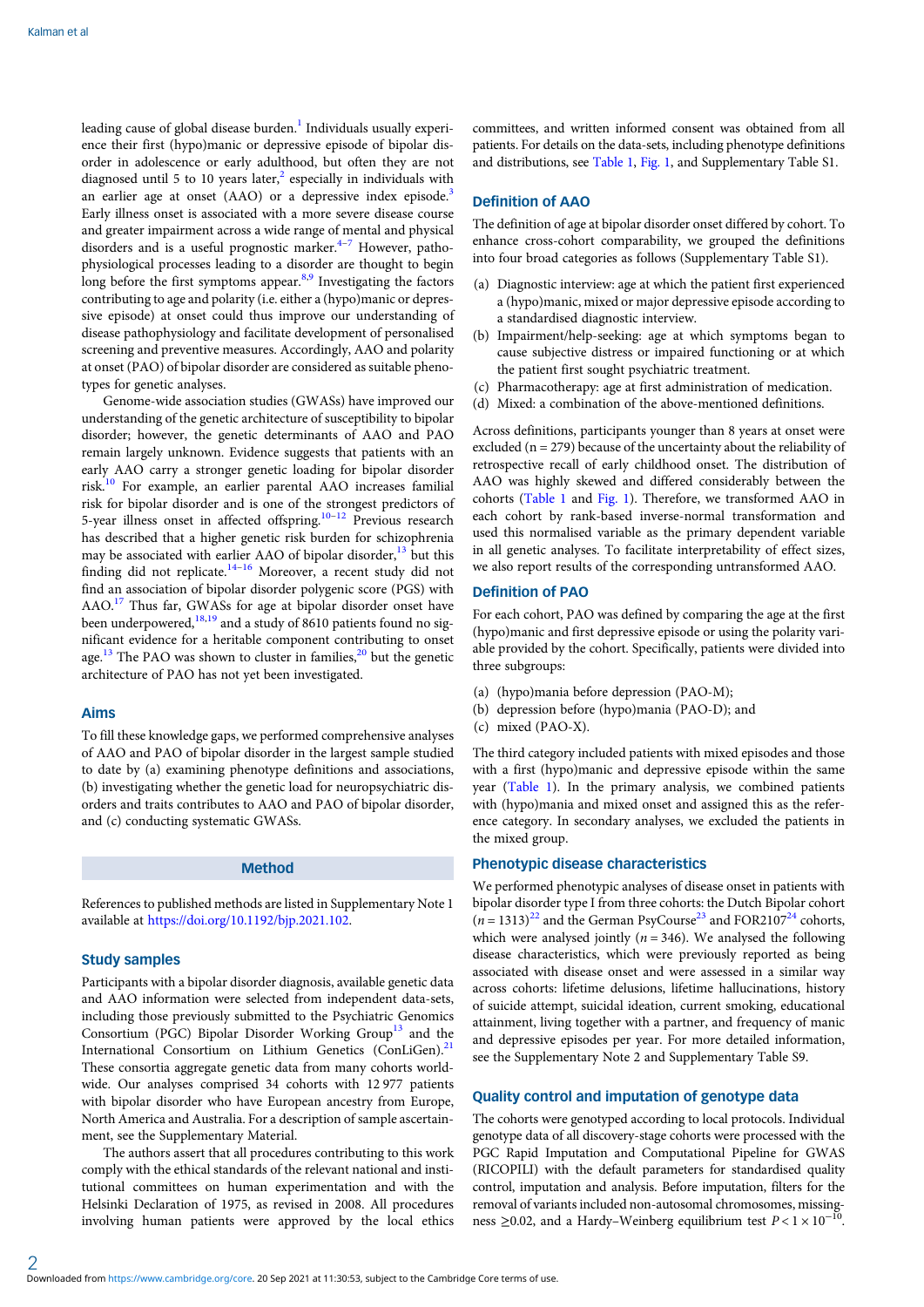<span id="page-2-0"></span>

| GWAS stage, dataset | $\mathsf{n}$ | Continent     | Diagnosis, % bipolar disorder type I | Gender, % male | AAO, median (MAD, <sup>a</sup> range) | Definition of AAO       | PAO, $\frac{b}{n}$ (%)                   |
|---------------------|--------------|---------------|--------------------------------------|----------------|---------------------------------------|-------------------------|------------------------------------------|
| Discovery           |              |               |                                      |                |                                       |                         |                                          |
| wtccc               | 1452         | Europe        | 89.53                                | 36.85          | 24 (8.9, 9-63)                        | Impairment/help-seeking |                                          |
| tgco2               | 865          | North America | 100                                  | 33.64          | 17 (5.93, 8-46)                       | Diagnostic interview    | PAO-M: 316 (38.92); PAO-D: 496 (61.08)   |
| gain                | 797          | North America | 100                                  | 48.06          | 18 (5.93, 8-45)                       | Diagnostic interview    | PAO-M: 135 (18.57); PAO-D: 440 (60.52)   |
| stp1                | 718          | North America | 100                                  | 44.01          | 16 (5.93, 8-41)                       | Diagnostic interview    | PAO-M: 137 (19.08): PAO-D: 420 (58.5)    |
| gsk1                | 715          | North America | 89.51                                | 36.36          | 19 (7.51, 8-52)                       | Diagnostic interview    | PAO-M: 102 (14.61); PAO-D: 395 (56.59)   |
| usc2                | 681          | North America | 96.18                                | 47.58          | 18 (7.41, 8-48)                       | Impairment/help-seeking |                                          |
| bonn                | 638          | Europe        | 99.84                                | 47.34          | 25 (8.9, 9-64)                        | Impairment/help-seeking |                                          |
| ucl2                | 604          | Europe        | 100                                  | 44.37          | 30 (11.86, 9-60)                      | Pharmacotherapy         | PAO-M: 47 (9.96); PAO-D: 209 (44.28)     |
| bmg3                | 455          | Europe        | 57.14                                | 40.66          | 24 (10.38, 10-62)                     | Impairment/help-seeking | PAO-M: 43 (16.35); PAO-D: 159 (60.46)    |
| m&m's               | 449          | Europe        | 74.83                                | 52.12          | 23 (10.38, 8-65)                      | Mixed                   | PAO-M: 73 (17.14); PAO-D: 238 (55.87)    |
| uclo                | 439          | Europe        | 100                                  | 39.86          | 22 (7.41, 8-51)                       | Impairment/help-seeking | PAO-M: 54 (14.25); PAO-D: 197 (51.98)    |
| fran                | 411          | Europe        | 77.62                                | 41.36          | 22 (7.41, 10-58)                      | Diagnostic interview    |                                          |
| euoR                | 410          | Europe        | 75.85                                | 44.15          | 22 (9.64, 11-59)                      | Mixed                   |                                          |
| hal2                | 355          | North America | 71.55                                | 42.54          | 23 (8.9, 8-56)                        | Diagnostic interview    | PAO-M: 102 (29.65); PAO-D: 213 (61.92)   |
| ume4                | 354          | Europe        | 69.21                                | 37.85          | 20 (8.9, 8-63)                        | Diagnostic interview    | PAO-M: 54 (14.25); PAO-D: 197 (51.98)    |
| swa2                | 344          | Europe        | 81.10                                | 41.86          | 23 (10.38, 10-70)                     | Impairment/help-seeking |                                          |
| bmpo                | 319          | Europe        | 78.06                                | 39.18          | 28 (11.86, 10-63)                     | Impairment/help-seeking | PAO-M: 41 (16.33); PAO-D: 150 (59.76)    |
| top7                | 301          | Europe        | 62.79                                | 41.53          | 19 (7.41, 8-49)                       | Diagnostic interview    |                                          |
| may1                | 257          | North America | 100                                  | 45.14          | $20(8.9, 8 - 62)$                     | Diagnostic interview    | PAO-M: 34 (13.23); PAO-D: 142 (55.25)    |
| bmsp                | 248          | Europe        | 94.76                                | 45.56          | 22 (7.41, 9-57)                       | Impairment/help-seeking | PAO-M: 24 (10.04); PAO-D: 93 (38.91)     |
| bmau                | 245          | Australia     | 79.18                                | 40.82          | 19 (7.41, 8-55)                       | Diagnostic interview    | PAO-M: 46 (20.18); PAO-D: 125 (54.82)    |
| edi1                | 244          | Europe        | 99.18                                | 42.62          | 20 (5.93, 13-50)                      | Diagnostic interview    |                                          |
| rom <sub>3</sub>    | 226          | Europe        | 100                                  | 41.15          | 25 (10.38, 12-59)                     | Diagnostic interview    | PAO-M: 91 (40.27); PAO-D: 134 (59.29)    |
| butr                | 204          | Europe        | 100                                  | 40.2           | 22 (5.19, 13-44)                      | Impairment/help-seeking |                                          |
| euol                | 191          | Europe        | 74.87                                | 31.41          | 24 (8.9, 13-67)                       | Diagnostic interview    | PAO-M: 48 (27.43); PAO-D: 98 (56)        |
| ageu                | 178          | Europe        | 90.45                                | 39.33          | 21 (7.41, 8-51)                       | Impairment/help-seeking |                                          |
| mich                | 169          | North America | 100                                  | 31.36          | 18 (5.93, 8-45)                       | Diagnostic interview    | PAO-M: 42 (24.85); PAO-D: 84 (49.7)      |
| naom                | 159          | North America | 84.91                                | 44.65          | 18 (7.41, 8-66)                       | Mixed                   | PAO-M: 30 (28.85); PAO-D: 51 (49.04)     |
| bmg2                | 152          | Europe        | 59.87                                | 35.53          | 27 (10.38, 13-63)                     | Impairment/help-seeking |                                          |
| top8                | 111          | Europe        | 55.86                                | 37.84          | 18 (7.41, 8-49)                       | Diagnostic interview    |                                          |
| h66x                | 92           | Europe        | 82.61                                | 36.96          | 30 (10.38, 9-55)                      | Mixed                   |                                          |
| auom                | 85           | Australia     | 88.24                                | 45.88          | 25 (10.38, 8-64)                      | Diagnostic interview    |                                          |
| euo <sub>2</sub>    | 58           | Europe        | 65.52                                | 56.9           | 26 (8.9, 18-57)                       | Diagnostic interview    |                                          |
| dub1                | 51           | Europe        | 100                                  | 54.9           | 21 (5.93, 12-45)                      | Diagnostic interview    |                                          |
| Summary             | 12977        |               | 88.27                                | 41.57          | 21 (8.9, 8-70)                        |                         | PAO-M: 1435 (21.19); PAO-D: 3885 (57.36) |
| Replication         |              |               |                                      |                |                                       |                         |                                          |
| ukwa1               | 1156         | Europe        | 75.17                                | 38.15          | 23 (8.9, 8-74)                        | Impairment/help-seeking |                                          |
| dutch               | 468          | Europe        | 100                                  | 42.31          | 28 (10.38, 11-63)                     | Pharmacotherapy         |                                          |
| jst5                | 186          | North America | 100                                  | 53.23          | 16 (7.41, 8-51)                       | Unknown                 |                                          |
| colo                | 176          | South America | 90.34                                | 31.82          | 20 (11.86, 8-52)                      | Diagnostic interview    |                                          |
| bmrom               | 126          | Europe        | 100                                  | 42.86          | 24 (8.9, 12-56)                       | Diagnostic criteria     |                                          |
| bdtrs               | 125          | Europe        | 64                                   | 45.6           | 28 (13.34, 8-65)                      | Impairment/help-seeking |                                          |
| Summary             | 2237         |               | 84.40                                | 40.46          | 24 (10.38, 8-74)                      |                         |                                          |
| All data            | 15214        |               | 86.26                                | 41.41          | $22(8.9.8-74)$                        |                         |                                          |

GWAS, genome-wide association study; AAO, age at onset; MAD, median absolute deviation, PAO, polarity at onset; PAO-M, mania/hypomania before depression; PAO-D, depression before mania/hypomania.

a. We calculated the median absolute deviation using 1.4826 as constant.<br>b. We defined three categories of polarity at onset: PAO-M, mania/hypomania before depression; PAO-D, depression before mania/hypomania; and PAO-X, m within the individual cohorts.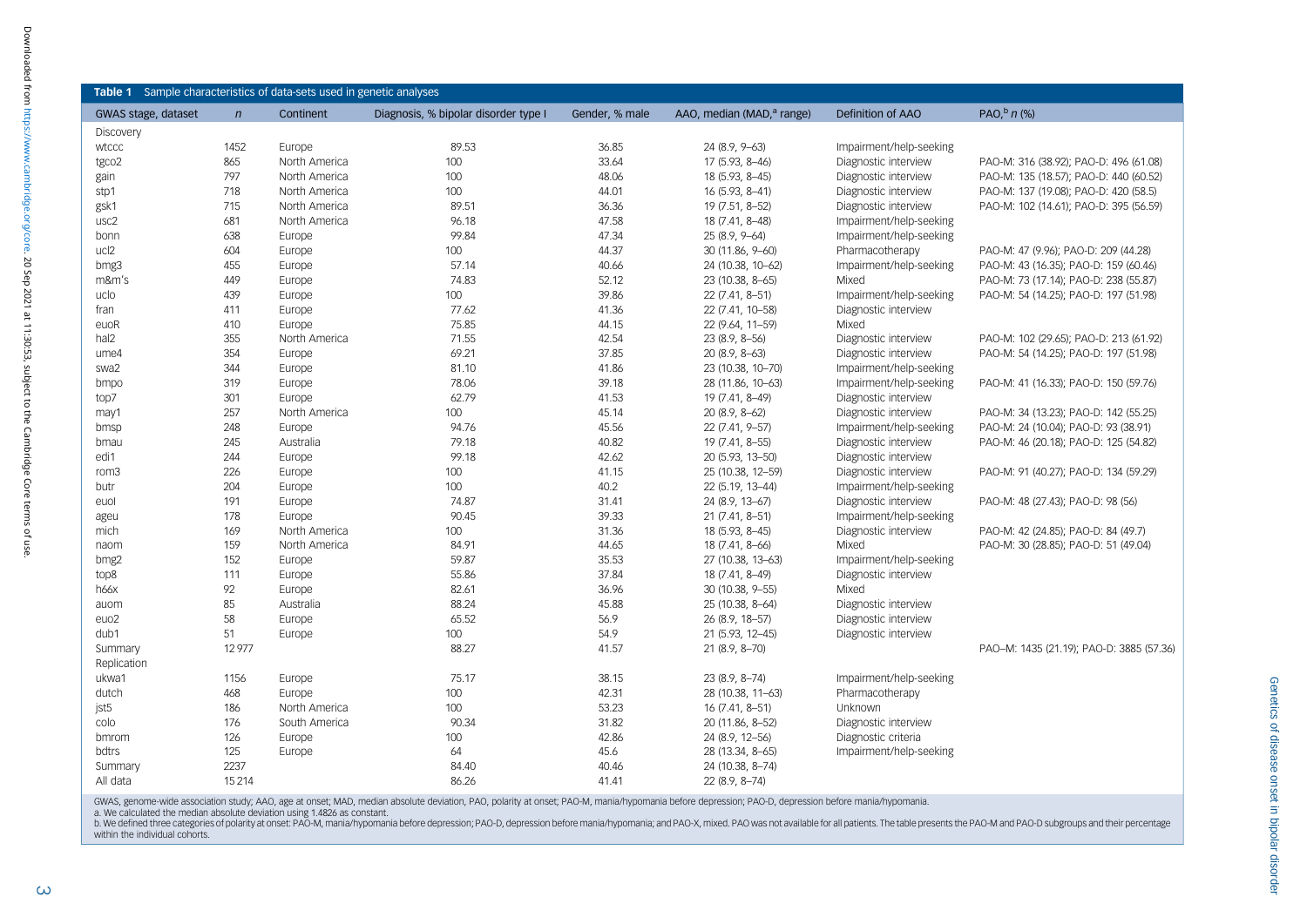<span id="page-3-0"></span>

Au, Australia; Diagnostic, diagnostic interview; D, diagnostic interview; I, impairment/help-seeking; M, mixed; P, pharmacotherapy. n.s., not significant; P > 0.05; \*\*\* P < 0.001.

Individuals were removed if they showed a genotyping rate ≤0.98, absolute deviation in autosomal heterozygosity of  $F_{het} \geq 0.2$ , or a deviation >4 s.d.s from the mean in any of the first eight ancestry components within each cohort. From genetic duplicates and relatives (pihat  $>0.2$ ) across all samples, only the individual with more complete phenotypic information on AAO and PAO, gender and diagnosis was retained. Imputation was performed by IMPUTE2 with the Haplotype Reference Consortium reference panel.

# PGS

We calculated PGS based on prior GWAS of attention-deficit hyperactivity disorder (ADHD), autism spectrum disorder (ASD), bipolar disorder, educational attainment (measured as 'years in education'), major depression (MD), and schizophrenia (see Supplementary Table S3, which includes references). PGS weights were estimated with PRS-CS(see Supplement), with six scores per GWAS (with φ  $= 1 \times 10^{-1}$ ,  $1 \times 10^{-2}$ ,  $1 \times 10^{-3}$ ,  $1 \times 10^{-4}$ ,  $1 \times 10^{-5}$ , and  $1 \times 10^{-6}$ ). We tested the associations of the PGS with the AAO and PAO by linear and logistic regressions, respectively. Gender, bipolar disorder subtype and the first eight ancestry components were included as covariates. The significance threshold was Bonferroni-corrected for 96 tests ( $\alpha$  = 0.05/(6  $\varphi$  thresholds  $\times$  8 traits  $\times$  2 phenotypes) =  $5.2 \times 10^{-4}$ ).

## GWASs

4

We performed a discovery GWAS on the 34 cohorts (n = 12 977) and replication analyses in six additional cohorts with  $n = 2237$ patients with bipolar disorder. As a first step, we conducted individual GWAS for each cohort with 40 or more patients using the RICOPILI workflow, using the same covariates as in the PGS analyses. Sample sizes are provided in Supplementary Tables S2 and S7. The resulting GWAS did not show an inflation of test statistics for any of the cohorts, indicating limited population stratification (Supplementary Table S2). Next, we performed a fixed-effects meta-analysis using METAL, combining the cohort-specific GWASs. For the meta-analysis summary statistics, we applied the following variant-level post-quality control parameters: imputation INFO score  $\geq$ 0.9, minor allele frequency (MAF)  $\geq$ 0.05, and successfully imputed/genotyped in more than half of the cohorts.

The primary analyses were AAO (normalised, analysed by linear regression) and PAO (analysed by logistic regression). Secondary analyses included GWASs stratified by AAO definition and continent of origin.

We estimated the power to replicate our initial genome-wide significant finding from the discovery GWAS based on the regression coefficients using the pwr package in R. Assuming the same effect size and MAF (beta 0.075, allele frequency 0.32) and a standardised phenotype, we had 76% power to detect the effect in our sample size of 2237 at an alpha level of 0.1. For comparison, we had 57% power to detect the effect in our discovery sample, using the more stringent genome-wide significance cut-off.

# Heritability analyses

Next, we assessed the overall variance in AAO and PAO explained by genotyped variants (so-called single-nucleotide variant (SNV) based heritability,  $h_{\text{SNV}}^2$ ). For the only individual cohort with more than 1000 samples, we estimated  $h_{SNV}^2$  with GCTA GREML. In this case, we validated the robustness of the  $h_{SNV}^2$  estimate with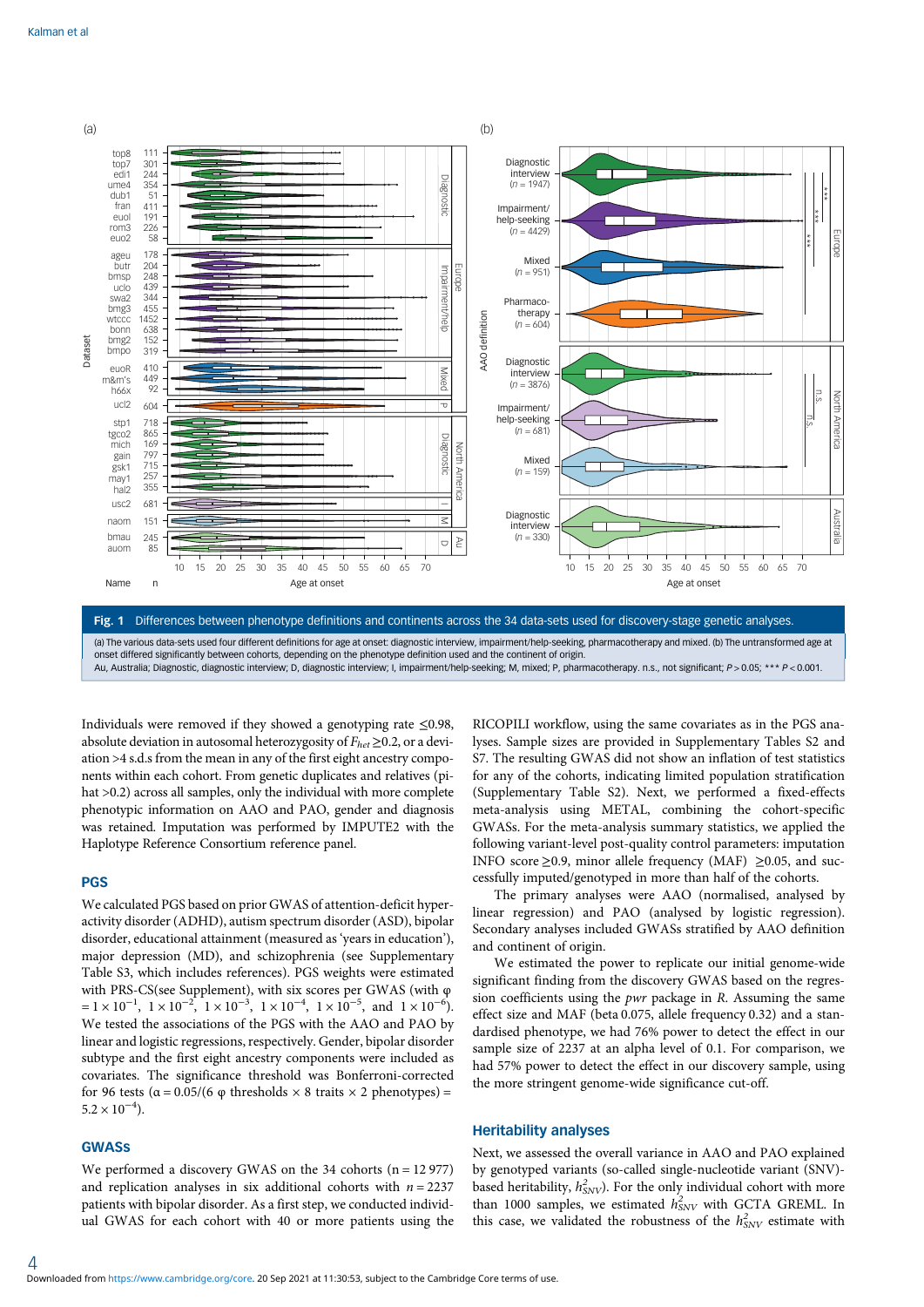| The association of age and polarity at onset with disease characteristics in two European bipolar disorder cohorts<br>Table 2                                        |              |            |               |                       |                        |                |            |               |                       |                        |  |
|----------------------------------------------------------------------------------------------------------------------------------------------------------------------|--------------|------------|---------------|-----------------------|------------------------|----------------|------------|---------------|-----------------------|------------------------|--|
|                                                                                                                                                                      |              |            | AAO           |                       |                        | <b>PAO</b>     |            |               |                       |                        |  |
| Disease characteristic                                                                                                                                               | $\mathsf{n}$ | Odds ratio | 95% CI        | Unadjusted P          | Adjusted $P^a$         | $\overline{n}$ | Odds ratio | 95% CI        | Unadjusted P          | Adjusted P             |  |
| <b>Delusions</b>                                                                                                                                                     | 1612         | 0.71       | $0.64 - 0.79$ | $1.61 \times 10^{-9}$ | $1.45 \times 10^{-8*}$ | 1298           | 0.62       | $0.49 - 0.79$ | $1.04 \times 10^{-4}$ | $6.24 \times 10^{-4*}$ |  |
| <b>Hallucinations</b>                                                                                                                                                | 1594         | 0.83       | $0.74 - 0.92$ | $3.5 \times 10^{-4}$  | $1.40 \times 10^{-3*}$ | 1290           | 0.93       | $0.74 - 1.17$ | $5.22 \times 10^{-1}$ | $1.00 \times 10^{0}$   |  |
| Current smoking                                                                                                                                                      | 1594         | 0.98       | $0.89 - 1.09$ | $7.50 \times 10^{-1}$ | $7.50 \times 10^{-1}$  | 1282           | 1.12       | $0.89 - 1.41$ | $3.39 \times 10^{-1}$ | $1.00 \times 10^{0}$   |  |
| Suicidal ideation                                                                                                                                                    | 1518         | 0.79       | $0.71 - 0.88$ | $2.31 \times 10^{-5}$ | $1.62 \times 10^{-4*}$ | 1280           | 1.68       | $1.32 - 2.13$ | $2.11 \times 10^{-5}$ | $1.48 \times 10^{-4*}$ |  |
| Suicide attempt                                                                                                                                                      | 1537         | 0.78       | $0.69 - 0.88$ | $2.73 \times 10^{-5}$ | $1.64 \times 10^{-4*}$ | 1262           | 1.58       | $1.24 - 2.02$ | $2.67 \times 10^{-4}$ | $1.34 \times 10^{-3*}$ |  |
| Educational attainment                                                                                                                                               | 1636         | 1.17       | $1.06 - 1.29$ | $2.77 \times 10^{-3}$ | $8.31 \times 10^{-3*}$ | 1319           | 1.06       | $0.85 - 1.33$ | $5.93 \times 10^{-1}$ | $1.00 \times 10^{0}$   |  |
| Living together                                                                                                                                                      | 1357         | 1.28       | $1.15 - 1.44$ | $1.01 \times 10^{-5}$ | $8.08 \times 10^{-5*}$ |                |            |               |                       |                        |  |
| AAO, age at onset; PAO, polarity at onset; n, total number of participants from the Dutch and German cohorts.<br>$*P < 0.05$<br>a. After Bonferroni-Holm correction. |              |            |               |                       |                        |                |            |               |                       |                        |  |

the mean of  $1000 \times$  resampling of 95% of the sample. To estimate the overall heritability of the meta-analysis summary statistics we estimated  $h_{\text{SNV}}^2$  by linkage disequilibrium score regression, for each GWAS with sample size >3000. The 95% CIs were constrained to a minimum of 0 and a maximum of 1.

## Results

## Heterogeneity of AAO and PAO across cohorts

Among the four definitions of AAO across the 34 cohorts, impairment/help-seeking was the most common in Europe and diagnostic interview the most common in North America ([Table 1](#page-2-0), [Fig. 1](#page-3-0)). Across all cohorts, the median AAO was 21 years (range of medians: 16–30 years; [Fig. 1](#page-3-0)). However, substantial differences in the AAO were observed between subgroups: first, the median untransformed AAO was lower in bipolar disorder type I than in type II (type I, 21 years; type II, 22 years; Kruskal-Wallis test  $P = 1.8 \times 10^{-4}$ ; Supplementary Table S6).

Second, the AAO was lower when determined by diagnostic interview compared with other phenotype definitions (diagnostic interview, 19 years; impairment/help-seeking, 23 years; pharmacotherapy, 30 years; mixed, 22 years;  $P = 2.96 \times 10^{-191}$ ). Third, the age was lower in North America compared with Europe (Europe, 24 years; North America, 18 years; and Australia, 19.5 years;  $P =$  $2.0 \times 10^{-263}$ ). These differences across continents remained significant when including onset definitions and bipolar disorder subtype in a multivariable regression model, indicating that they are likely partially independent from the assessment strategy (Supplementary Table S6).

The majority of patients reported a depression-first PAO. Patients with depression-first were less frequent in the impairment/help-seeking than in the diagnostic interview category (55% and 60%, respectively;  $P = 4.5 \times 10^{-4}$ , Supplementary Fig. S1), but their proportions were similar between Europe and North America (57% and 59%, respectively;  $P = 0.17$  test of proportion).

## Analyses of disease characteristics

In a meta-analysis of the Dutch and German samples, earlier AAO was significantly associated with a higher probability of lifetime delusions, hallucinations, suicide attempts, suicidal ideation, lower educational attainment and not living together (Table 2, Supplementary Tables S4 and S5). A later AAO was positively significantly correlated with a higher number of manic and depressive episodes per year (see Tables 3, and the Supplementary Note 2). Moreover, a (hypo)manic onset was significantly associated with a greater likelihood of delusions and more manic episodes per year, whereas a depressive onset was associated with a higher probability of suicidal ideation and lifetime suicide attempts.

#### Associations of PGSs with AAO and PAO

Next, we conducted analyses to evaluate whether the genetic liability for five psychiatric disorders and educational attainment were associated with the age at disease onset [\(Fig. 2\(a](#page-5-0)) and (b) and Supplementary Table S8). After correcting for 96 tests, higher PGSs for ASD ( $\beta$  = -0.34 years per 1 s.d. increase in PGS, s.e. = 0.08,  $P = 9.85 \times 10^{-6}$ ), major depression (β = -0.34, s.e. = 0.08, P = 1.40 × 10<sup>-6</sup>), schizophrenia (β = -0.39, s.e. = 0.08, P = 2.91 × 10<sup>-6</sup>) and educational attainment ( $\beta$  = -0.31, s.e. = 0.08, P = 5.58 × 10<sup>-5</sup>) were significantly associated with an earlier age at bipolar disorder onset. This was not the case for ADHD or bipolar disorder PGS. No PGS was significantly associated with PAO (Supplementary Fig. S4, Supplementary Table S8).

# GWASs

Next, we attempted to identify individual genetic loci associated with the AAO or PAO. In our discovery GWAS using 34 cohorts, one locus was significantly associated with AAO (rs1610275 on chromosome 16; minor allele G frequency = 0.319,  $β = 0.075$  (s.e. = 0.014),  $P = 3.39 \times 10^{-8}$ , [Fig. 2\(c\),](#page-5-0) Supplementary Table S7, Supplementary Fig. S2). This SNV mapped to an intron of the brain-expressed gene FTO (alpha-ketoglutarate dependent dioxygenase, [Fig. 2\(d\)](#page-5-0)).

| Table 3 The association of age and polarity at onset with manic and depressive episodes in two European bipolar disorder cohorts <sup>a</sup>                                                                                         |              |                       |      |                       |                        |                |          |      |                        |                         |  |
|---------------------------------------------------------------------------------------------------------------------------------------------------------------------------------------------------------------------------------------|--------------|-----------------------|------|-----------------------|------------------------|----------------|----------|------|------------------------|-------------------------|--|
| AAO                                                                                                                                                                                                                                   |              |                       |      |                       |                        | <b>PAO</b>     |          |      |                        |                         |  |
| Episode                                                                                                                                                                                                                               | $\mathsf{n}$ | Estimate <sup>b</sup> | s.e. | Unadiusted<br>P.      | Adjusted $P^c$         | $\overline{n}$ | Estimate | s.e. | Unadiusted             | Adjusted P              |  |
| Number of manic episodes per illness<br>vear                                                                                                                                                                                          | 1436         | 0.11                  | 0.03 | $7.08 \times 10^{-5}$ | $3.54 \times 10^{-4*}$ | 1156           | $-0.42$  | 0.06 | $4.68 \times 10^{-13}$ | $3.74 \times 10^{-12*}$ |  |
| Number of depressive episodes per<br>illness year                                                                                                                                                                                     | 1231         | 0.07                  | 0.03 | $1.93 \times 10^{-2}$ | $3.86 \times 10^{-2*}$ | 1051           | 0.12     | 0.06 | $4.63 \times 10^{-2}$  | $1.85 \times 10^{-1}$   |  |
| $\mathbf{r}$ and $\mathbf{r}$ are associated to the contract of the contract of the contract of the contract of the contract of the contract of the contract of the contract of the contract of the contract of the contract of the c |              |                       |      |                       |                        |                |          |      |                        |                         |  |

AAO, age at onset; PAO, polarity at onset; n, total number of participants from the Dutch and German cohorts. \* P < 0.05

a. The number of manic/depressive episodes was divided by (years of illness) + 1. For secondary analyses of the number of episodes not corrected for the years of illness, see the Supplementary Note 2. b. Unstandardised beta coefficient.

c. After Bonferroni–Holm correction.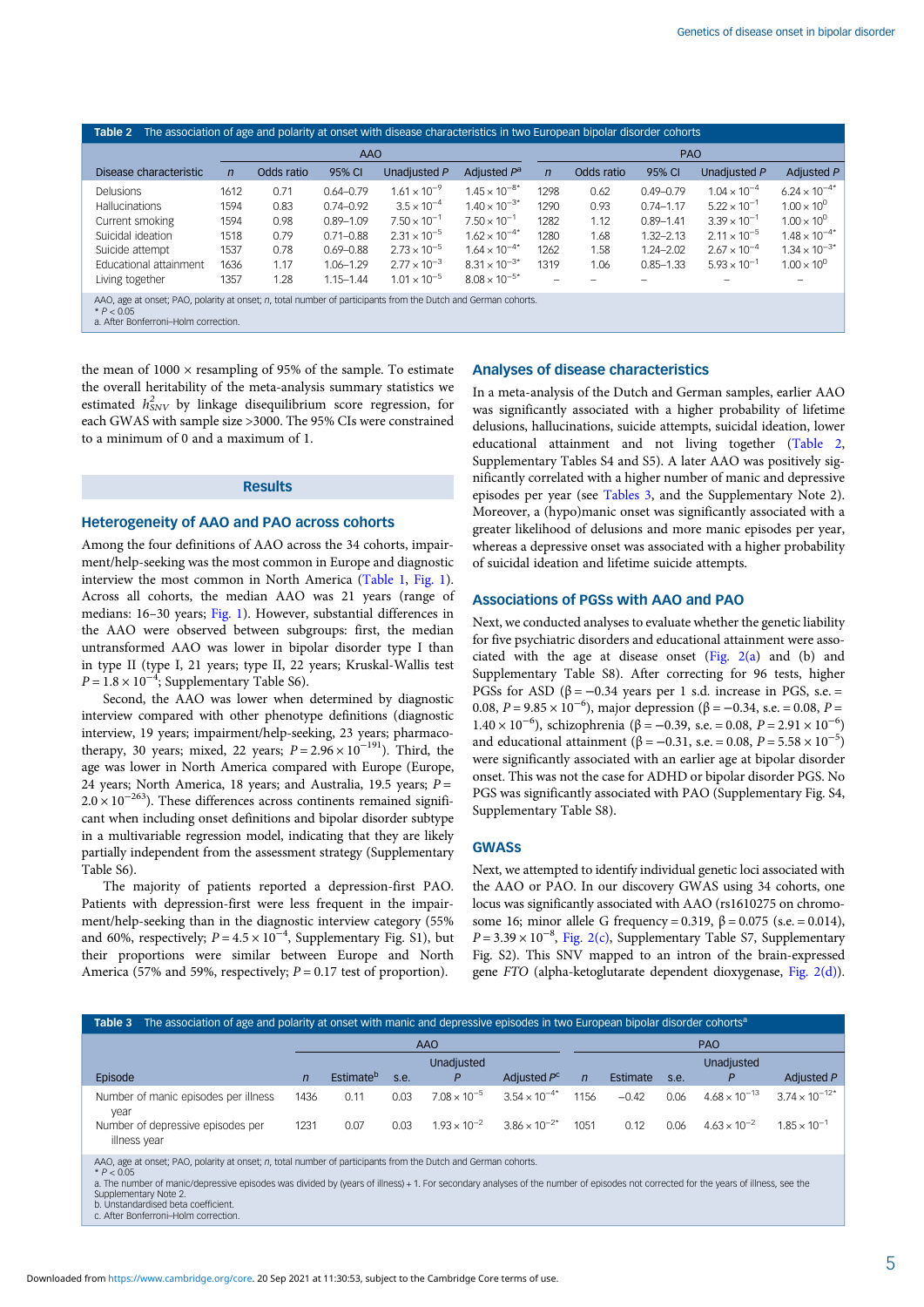<span id="page-5-0"></span>

#### Fig. 2 Results from the genome-wide association study (GWAS), polygenic score (PGS) analyses, and heritability analyses.

(a) and (b) Results from analyses of PGS. For detailed results, see Supplementary Table S8. Significance levels: n.s., not significant, P > 0.05; nominal: P < 0.05; Bonferroni, below the Bonferroni-corrected significance threshold corrected for 96 tests (P < 5.2 × 10<sup>-4</sup>). (a) Associations of PGSs with the AAO. For interpretability, the plot shows the untransformed AAO. Significance levels are based on the analyses of the AAO after rank-based inverse-normal transformation (which was performed because the distribution of AAO was highly skewed and differed greatly across the study cohorts). (b) Associations of the top versus bottom AAO quartiles with the top versus bottom PGS quartiles. A higher odds ratio (OR) indicates an association with higher AAO. (c) Manhattan plot of the discovery-stage AAO GWAS. (d) Locus-specific Manhattan plot of the top-associated AAO variant. (e) Estimation of the variance in different phenotype definitions explained by genotyped single-nucleotide variants (SNV) ( $h^2_{SNV}$ ). For the cohort wtccc, we directly estimated  $h^2_{SNV}$  from genotype data in GCTA GREML; we estimated all other heritabilities from GWAS summary statistics using LDSC. The plot shows  $h_{SW}^2$  estimates and s.e.

ADHD, attention-deficit/hyperactivity disorder; ASD, autism spectrum disorder; BD, bipolar disorder; cM, centi Morgan. Mbp, mega base pairs; MD, major depression; EA, educational attainment; SNV, single-nucleotide variant; cont, continent; disorder type I; PAO, polarity at onset; PAO-M, mania/hypomania before depression; PAO-D, depression before mania/hypomania; PAO-X, mixed; SZ, schizophrenia.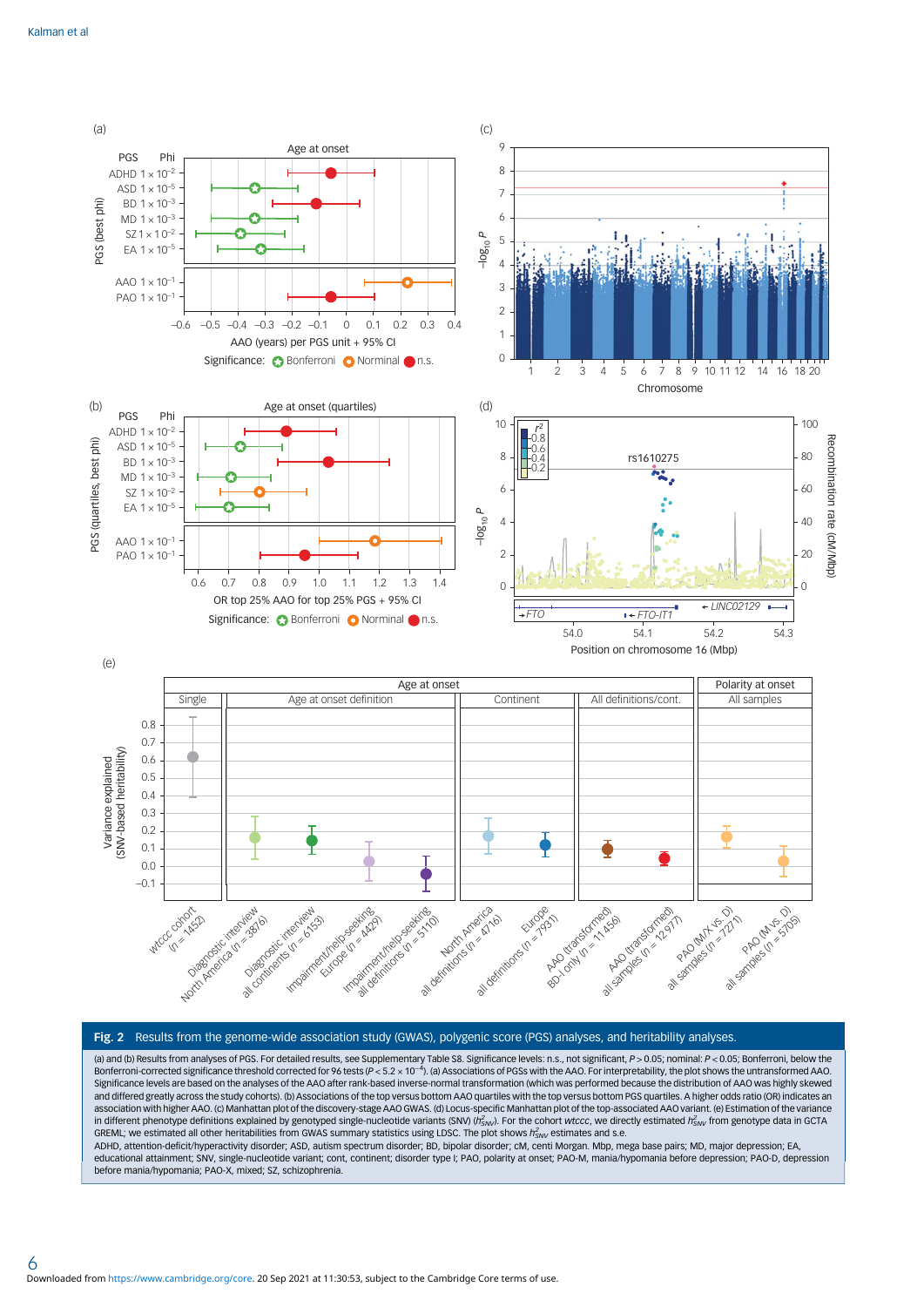However, this association was not replicated in an independent sample of six cohorts (Supplementary Table S7, Supplementary Fig. S2). In the replication sample ( $n = 2237$ ), we had 76% power to replicate this SNV at a P-value threshold of 0.1. The GWAS of PAO did not yield any genome-wide significant findings, in either primary (PAO-M/-X versus PAO-D) or secondary (PAO-M versus PAO-D) analyses (Supplementary Fig. S3).

We also calculated PGSs for AAO and PAO using leave-one-out summary statistics from these GWASs. The AAO PGS was nominally significantly associated with AAO ( $\beta$  = 0.23 years, s.e. = 0.08,  $P = 0.0087$ ,  $\varphi = 0.1$ , [Fig. 2\(a](#page-5-0)) and [2\(b\)\)](#page-5-0) for five of six tested  $\varphi$  parameters but did not withstand correction for multiple testing (Supplementary Table S8). The PAO PGS was not associated with the PAO (Supplementary Fig. S4).

# SNV-based heritability of the investigated phenotypes

We estimated the SNV-based heritability  $h^2_{\rm SNV}$  directly from genotype data using GCTA in the only cohort large enough for this analysis, wtccc. For the AAO, the  $h_{SNV}^2$  in wtccc was estimated at 0.63 (P = 0.0026) (Fig. 2(e)). We evaluated the robustness of this estimate by resampling (mean  $h_{SNV}^2 = 0.62$ , resampling 95% CI 0.15-1.00).

We next estimated  $h_{SNV}^2$  by linkage disequilibrium score regression (LDSC) from the GWAS summary statistics generated in the present study (Fig.  $2(e)$ ). We observed that the heritability decreased when cohorts, phenotype definitions and continents were combined (for example 'diagnostic interview' in North America: AAO  $h_{SNV}^2 = 0.16$ , 95% CI 0-0.40, 'impairment/help-seeking' in Europe:  $h_{SNV}^2 = 0.03$ , 95% CI 0-0.25, all combined  $h_{SNV}^2 = 0.05$ , 95% CI 0–0.12). As a result of the insufficient sample size, we could not estimate the  $h_{SNV}^2$  of impairment/help-seeking in North America and diagnostic interview in Europe. For depression versus (hypo) manic and mixed PAO,  $h_{SNV}^2$  was 0.17 (95% CI 0.05–0.29) on the observed scale.

#### **Discussion**

In our study of bipolar disorder disease onset, we first evaluated the association between AAO or PAO with several clinical indicators of severity in a sample of 1659 patients. We showed that an earlier onset is associated with increased severity, demonstrating and replicating the clinical relevance of these phenotypes. Next, we performed genetic analyses including 12 977 patients from 34 cohorts. Here, we demonstrated that higher genetic risk for ASD, major depression, schizophrenia and educational attainment is associated with an earlier AAO, providing evidence that the age at bipolar disorder onset is influenced by a broad liability for psychiatric illness.

Third, we performed GWAS to identify genetic variants associated with the AAO and PAO, which did not yield any replicated associations. Fourth, we outlined the extent to which age (and, partly, polarity) at onset varies across cohorts, depending both on the continent of recruitment and on the diagnostic instrument used to determine the AAO.

Finally, we showed that this substantial phenotypic heterogeneity affects the heritability of the phenotype, which decreased when multiple cohorts with different diagnostic instruments were combined. This analysis emphasises how genetic analyses are hampered by phenotypic heterogeneity.

## Illness onset is associated with disease course

In a first set of analyses, we confirmed the clinical relevance of disease onset phenotypes in bipolar disorder. Age at bipolar disorder onset was associated with important illness severity indicators, such as suicidality, psychotic symptoms and lower

educational attainment, thereby replicating findings of previous studies.<sup>[22,25](#page-10-0)</sup> Furthermore, patients with a depressive bipolar disorder onset had an increased reported lifetime suicidality, whereas those with a (hypo)manic onset were more likely to experience delusions and more manic episodes per illness year. Contrary to previous evidence in a US (but not in a French) sample, we observed that an earlier onset was associated with fewer episodes per illness year.<sup>[26](#page-10-0)</sup> Of note, when not normalising for the illness duration, the AAO was, as expected, positively correlated with the number of episodes (see Supplementary Note 2).

### Increased genetic scores for neuropsychiatric phenotypes predict an earlier illness onset

Higher PGSs for schizophrenia, major depression, ASD and educational attainment were significantly associated with a lower AAO, and none of the tested PGSs were significantly associated with PAO. Our findings support the hypothesis that a general liability for psychiatric disorders influences an earlier age of onset in bipolar disorder. Alternatively, an earlier onset may also reflect the broader phenotypic spectrum sometimes captured in earlyonset bipolar disorder. Unexpectedly, and in contrast to several other disorders (for example multiple sclerosis), where the strongest genetic risk factors for disease liability are also the most important genetic factors associated with an earlier disease onset, [6](#page-10-0),[27](#page-10-0) we did not find a significant association between bipolar disorder PGS and the age at bipolar disorder onset. Statistical power may have influenced this result, as the sample sizes of both the schizophrenia and major depression GWASs were larger than that of the bipolar disorder GWAS, improving the predictive ability of these PGSs compared with the bipolar disorder PGS.

The described significant relationship of higher educational attainment PGS with an earlier AAO may seem counterintuitive. However, several studies described a significant association, genetic correlation and causal relationship between a higher educational attainment and bipolar disorder risk. $28,29$  $28,29$  Our findings demonstrate that a high educational attainment PGS is not only a risk factor for bipolar disorder but also associated with an earlier onset of the disorder.

## Lack of replication of the GWAS finding

We have conducted two GWASs to identify individual loci influencing the age and polarity at bipolar disorder onset, possibly independently of affecting lifetime disorder risk. Our discovery GWAS prioritised a genome-wide significant locus associated with the AAO. However, the lack of replication suggests that this finding may have been false-positive. This failure to replicate could have been because of insufficient statistical power in the replication sample, as our power analysis did not account for the likely phenotypic and genetic heterogeneity across cohorts and may thus have underestimated the necessary sample size. Importantly, the replication sample was more ethnically diverse than the discovery sample, which reduced the statistical power. The PAO GWAS, with its lower sample size and dichotomous phenotype, did not identify any genome-wide significant locus.

We also calculated an AAO PGS using our GWAS and tested it on our sample. Although the effect size of this PGS on the AAO was substantial (0.23 years per unit change in the PGS), the association was only nominally significant.

#### The heterogeneity of phenotype definitions

A striking finding of our study was the systematic difference in the AAO distribution across cohorts, continents and assessment strategies. Although the assessment strategies varied considerably by continent, with diagnostic interview being mainly used in North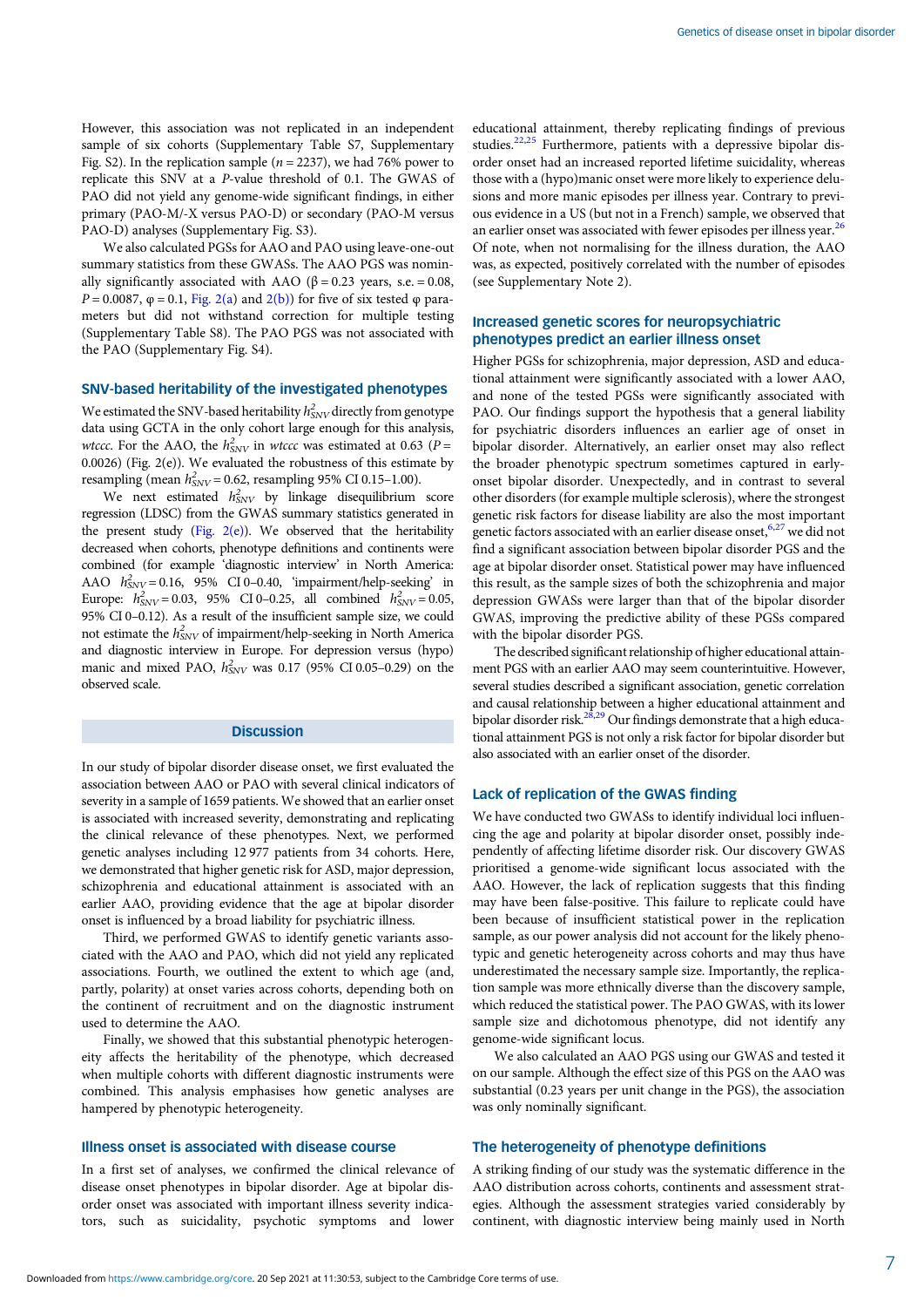America and impairment/help-seeking in Europe, we showed that the continent-level differences were partially independent from the AAO assessment strategy and that both factors contributed significantly to the heterogeneity (Supplementary Table S6). However, variations in the demographic structure of analysed populations may have biased the assessed AAO of bipolar disorder, contributing to the observed differences. Although prior research has identified AAO differences across continents (for example the incidence of early-onset bipolar disorder is higher in the USA than in Europe) $30$  this study is the first to systematically assess this heterogeneity across many cohorts with different ascertainment strategies.

For the polarity at disease onset, the relative proportion of patients reporting a depressive index episode did not differ across continents but across instruments. A (hypo)manic onset was more common if the onset was based on an impairment/helpseeking instead of diagnostic interview phenotype definition.

#### Phenotypic heterogeneity affects genetic analyses

Interestingly, the systematic differences in AAO phenotypes across cohorts are reflected in heritability estimates: we observed the highest SNV-based heritability  $h_{SNV}^2$  when onset was established by diagnostic interview and the lowest when it was captured with more health system-specific and subjective measurements, such as item 4 of the Operational Criteria Checklist for Psychotic Illness (impairment/help-seeking). Moreover,  $h_{\text{SNV}}^2$  estimates approached zero when all samples were combined in our primary analysis  $(h_{SNV}^2 = 0.05; 95\% \text{ CI } 0-0.12)$ , underscoring the strong impact of phenotypic heterogeneity. For PAO-M/-X versus PAO-D, we observed significant  $h_{SNV}^2$  estimates, demonstrating that genetic factors contribute to the polarity at bipolar disorder onset.

Thus, we not only showed systematic heterogeneity in a clinically relevant psychiatric phenotype across cohorts but also provided direct evidence for how this heterogeneity can hamper genetic studies. Similarly, a recent investigation demonstrated that the phenotyping method (for example diagnostic interview versus self-report) significantly influenced heritability estimates, GWAS results and PGS performance in analyses of major depression susceptibility, with broader phenotype definitions resulting in lower heritability estimates.<sup>[31](#page-10-0)</sup> These results indicate that although increasing samples sizes generally improves the power to detect significant associations, larger samples are no silver bullet: careful phenotype harmonisation and uniform recruitment strategies are likely at least as important.

### Limitations

In addition to diverse phenotype definitions originating from different ascertainment methods, as described above, several factors may have limited the cross-cohort comparability of the AAO and PAO. These factors include differences in the definition and ascertainment of the age at bipolar disorder onset and in how bipolar disorder was diagnosed across cohorts and continents. Such differences can lead to bias, affecting genetic analyses. For example, as patients diagnosed with bipolar disorder type II show, on average, later ages at onset than patients with bipolar disorder type  $I<sub>1</sub><sup>32</sup>$  $I<sub>1</sub><sup>32</sup>$  $I<sub>1</sub><sup>32</sup>$  differing proportions of bipolar disorder subtypes across cohorts may have an impact on AAO analyses. Therefore, we included the bipolar disorder subtype as a covariate in our genetic analyses to control for this confounder. Still, this cross-cohort heterogeneity has likely reduced our statistical power.

Given that, for all included cohorts, the disease onset phenotypes were assessed retrospectively, measurement errors associated with interrater reliabilities and recall bias may have occurred across cohorts. For example, hypomania was likely underreported, potentially biasing the PAO towards depression. Notably, such potential issues are not specific to the present study but may affect all retrospective analyses of psychiatric phenotypes. Nevertheless, differences in the diagnosis of bipolar disorder and the ascertained phenotypes between cohorts might have exacerbated these problems. Therefore, future studies should focus on compiling clinically more homogeneous, phenotypically better-harmonised data-sets instead of only assembling the largest possible sample.

Furthermore, the rank-based inverse normal transformation of the AAO phenotype may have affected the GWAS and heritability analyses. We conducted this transformation because, first, the original AAO distribution was highly skewed and thus not suitable for linear regression and, second, the AAO differed significantly between cohorts, which could have biased the meta-analysis. However, by transforming the data, only the rank and not the absolute differences in onset between patients was maintained, reducing the interpretability of the phenotype and the genetic effects.

We performed both SNV-level and polygenic score associations using a structured meta-analysis, which mitigates some of the noise introduced by phenotypic heterogeneity. However, we were unable to account for differences in the underlying genetic aetiology of the phenotypes across cohorts. As described above, phenotypic heterogeneity is an important limitation of our study and should be considered in future phenotype and genetic analyses. Our results need to be interpreted in light of these limitations.

#### Implications

Phenotypes of bipolar disorder onset are clinically important trait measures contributing to the well-known clinical and biological heterogeneity of this severe psychiatric disorder. Genetic analysis of AAO and PAO may lead to a better understanding of the biological risk factors underlying mental illness and support clinical assessment and prediction. Our study provides evidence of a genetic contribution to age and polarity at bipolar disorder onset but also demonstrates the need for systematic harmonisation of clinical data on bipolar disorder onset in future studies.

Janos L. Kalman (D, MD, Institute of Psychiatric Phenomics and Genomics (IPPG), University Hospital, LMU Munich, Germany; Department of Psychiatry and Psychotherapy, University Hospital Munich, Germany; and International Max Planck Research School for Translational Psychiatry, Germany; Loes M. Olde Loohuis, PhD, Center for Neurobehavioral Genetics, Semel Institute for Neuroscience and Human Behavior, University of California Los Angeles, USA; Annabel Vreeker, PhD, Department of Child and Adolescent Psychiatry/Psychology, Erasmus University Medical Centre– Sophia Children's Hospital, the Netherlands: **Andrew McQuillin**, PhD, Division of Psychiatry, University College London, UK; Eli A. Stahl, PhD, Division of Psychiatric Genomics, Mount Sinai School of Medicine, USA; Douglas Ruderfer, PhD, Division of Genetic Medicine, Department of Medicine, Vanderbilt Genetics Institute, Vanderbilt University Medical Center, USA; Department of Biomedical Informatics, Vanderbilt University Medical Center, USA; and Department of Psychiatry and Behavioral Sciences, Vanderbilt University Medical Center, USA; Maria Grigoroiu-Serbanescu, PhD, Alexandru Obregia Clinical Psychiatric Hospital, Bucharest, Romania; Georgia Panagiotaropoulou, MSc, Department of Psychiatry and Psychotherapy, Charite – Universitätsmedizin, Germany; Stephan Ripke, MD, PhD, Analytic and Translational Genetics Unit, Massachusetts General Hospital, USA; and Stanley Center for Psychiatric Research, Broad Institute of MIT and Harvard, USA; Tim B. Bigdeli, PhD, Department of Psychiatry and Behavioral Sciences, SUNY Downstate Health Sciences University, USA; and VA NY Harbor Healthcare System, USA; Frederike Stein, MA, Department of Psychiatry and Psychotherapy, Philipps-University Marburg, Germany; **Tina Meller**, Dr rer nat, MSc, Department of Psychiatry and Psychotherapy, Philipps-University Marburg, Germany; and Center for Mind, Brain and Behavior (CMBB), Germany; Susanne Meinert, MSc, Institute for Translational Psychiatry, Westfälische Wilhelms-Universität Münster, Germany; and Institute for Translational Neuroscience, University of Münster, Germany; Helena Pelin, MSc, International Max Planck Research School for Translational Psychiatry, Germany; and Max Planck Institute of Psychiatry, Germany; **Fabian Streit**, PhD, Department of Genetic Epidemiology in Psychiatry, Central Institute of Mental Health, Medical Faculty Mannheim, Heidelberg University, Germany; Sergi Papiol, PhD, Institute of Psychiatric Phenomics and Genomics (IPPG), University Hospital, LMU Munich, Germany: Department of Psychiatry and Psychotherapy University Hospital Munich, Germany; and Centro de Investigación Biomedica en Red de Salud Mental (CIBERSAM), Spain; Mark J. Adams (D, PhD, Division of Psychiatry, University of Edinburgh, UK; Rolf Adolfsson, MD, PhD, Department of Clinical Sciences Medical Faculty[,](https://orcid.org/0000-0001-7501-9556) Umeå University, Sweden; Kristina Adorjan (D, MD, Institute of Psychiatric Phenomics and Genomics (IPPG), University Hospital, LMU Munich, Germany; and Department of Psychiatry and Psychotherapy, University Hospital Munich, Germany; Ingrid Agartz, MD, PhD, Department of Clinical Neuroscience, Centre for Psychiatry Research, Karolinska Institutet, Sweden; Department of Psychiatric Research, Diakonhjemmet Hospital, Norway; and NORMENT Centre, Division of Mental Health and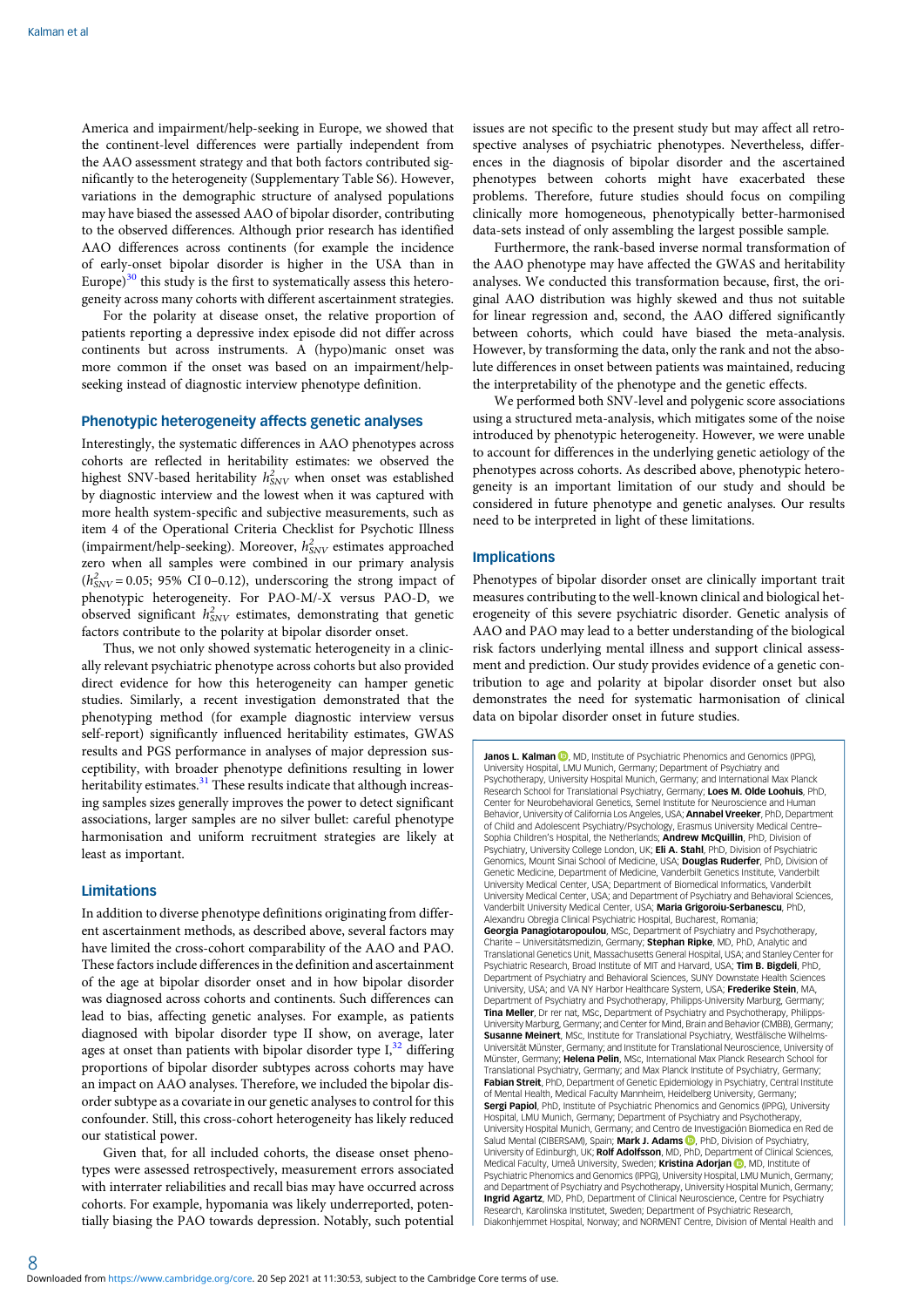Addiction, Institute of Clinical Medicine, University of Oslo, Norway; Sofie R. Aminoff, PhD, Division of Mental Health and Addiction, Oslo University Hospital, Norway; and NORMENT Centre, Inst of Clinical Medicine, University of Oslo, Norway; Heike Anderson-Schmidt, Dipl-Psych, Department of Psychiatry and Psychotherapy, University Medical Center Göttingen, Germany; Ole A. Andreassen, MD, PhD, NORMENT Centre, Inst of Clinical Medicine, University of Oslo, Norway; and Division of<br>Mental Health and Addiction, Oslo University Hosptial, Norway; **Raffaella Ardau**, MD, Unit of Clinical Pharmacology, University Hospital Agency of Cagliari, Italy; Jean-Michel Aubry, MD, Faculty of medicine, University of Geneva, Switzerland; and Department of Psychiatry, Psychosomatic Medicine and Psychotherapy, University Hospital Frankfurt, Germany; Ceylan Balaban, MScm, Department of Psychiatry, Psychosomatic Medicine and Psychotherapy, University Hospital Frankfurt, Germany;<br>**Nicholas Bass**, MRCPsych, Division of Psychiatry, University College London, UK; Bernhard T. Baune, MD, PhD, Department of Psychiatry, University of Münster, Germany; Department of Psychiatry, Melbourne Medical School, The University of Melbourne, Australia; The Florey Institute of Neuroscience and Mental Health, The University of Melbourne, Australia; and Discipline of Psychiatry, Adelaide Medical School, The University of Adelaide, Australia; **Frank Bellivier**, MD, PhD, Universite de Paris,<br>France; INSERM UMRS 1144, France; and DMU Neurosciences, GHU Lariboisière Fernand Widal, Departement de Psychiatrie, APHP, France; **Antoni Benabarre**, MD, PhD, Hospital Clinic, University of Barcelona, IDIBAPS, CIBERSAM, Spain;<br>**Susanne Bengesser**, MD, PhD, Department of Psychiatry and Psychotherapeutic

Medicine, Medical University Graz, Austria; Wade H Berrettini, MD, PhD, Psychiatry, University of Pennsylvania, USA; Marco P. Boks, MD, PhD, Psychiatry, UMC Utrecht Brain Center, the Netherlands; Evelyn J. Bromet, PhD, Department of Psychiatry, Stony Brook University, USA; Katharina Brosch, MSc, Department of Psychiatry and

Psychotherapy, Philipps-University Marburg, Germany; **Monika Budde**, PhD, Institute of<br>Psychiatric Phenomics and Genomics (IPPG), University Hospital, LMU Munich, Germany; William Byerley, MD, Psychiatry, University of California San Francisco, USA; Pablo Cervantes, MD, Department of Psychiatry, McGill University, Canada; **Catina Chillotti**, MD, Unit of Clinical Pharmacology, University Hospital Agency of<br>Cagliari, Italy; **Sven Cichon**, PhD, Department of Biomedicine, University of Basel, Switzerland; Institute of Human Genetics, University of Bonn, School of Medicine & University Hospital Bonn, Germany; Institute of Medical Genetics and Pathology, University Hospital Basel, Switzerland; and Institute of Neuroscience and Medicine (INM-1), Research Centre Julich, Germany; Scott R. Clark, MD, PhD, Discipline of Psychiatry University of Adelaide, Australia; and Bazil Hetzel Institute, Australia; Ashley L. Comes, PhD, Institute of Psychiatric Phenomics and Genomics (IPPG), University Hospital, LMU Munich, Germany; Department of Psychiatry and Psychotherapy, University Hospital Munich, Germany; and International Max Planck Research School for Translational Psychiatry, Germany; Aiden Corvin, MD, PhD, Department of Psychiatry & Trinity Translational Medicine Institute, Trinity College Dublin, Ireland; William Coryell, MD, University of Iowa Hospitals and Clinics, USA; Nick Craddock, MD, Medical Research Council Centre for Neuropsychiatric Genetics and Genomics, Division of Psychological Medicine and Clinical Neurosciences, Cardiff University, UK; David W. Craig, PhD Translational Genomics, USC, USA; Paul E. Croarkin, DO, MS, Department of Psychiatry and Psychology, Mayo Clinic, USA; Cristiana Cruceanu, PhD, Department of Translational Research, Max Planck Institute of Psychiatry, Germany; Piotr M. Czerski, PhD, Department of Psychiatric Genetics, Poznan University of Medical Sciences, Poland; Nina Dalkner, PhD, Department of Psychiatry and Psychotherapeutic Medicine, Medical University Graz, Austria; Udo Dannlowski, MD, PhD, Institute for Translational Psychiatry, Westfälische Wilhelms-Universität Münster, Germany;

Franziska Degenhardt, MD, Institute of Human Genetics, University of Bonn, School of Medicine & University Hospital Bonn, Germany; and Department of Child and Adolescent Psychiatry, Psychosomatics and Psychotherapy, University Hospital Essen, University of<br>Duisburg-Essen, Germany; **Maria Del Zompo**, MD, Department of Biomedical Science, Section of Neuroscience & Clinical Pharmacology, University of Cagliari, Italy; and Unit of

Clinical Pharmacology, University Hospital Agency of Cagliari, Italy;<br>**J. Raymond DePaulo,** MD, Department of Psychiatry and Behavioral Sciences, Johns Hopkins University, USA; Srdjan Djurovic, PhD, Department of Medical Genetics, Oslo University Hospital Ullevål, Norway; and NORMENT, Department of Clinical Science,<br>University of Bergen, Norway; **Howard J. Edenberg ©**, PhD, Department of Biochemistry and Molecular Biology, Indiana University School of Medicine, USA;

**Mariam Al Eissa**, PhD, Division of Psychiatry, University College London, UK;<br>**Torbjørn Elvsåshagen**, MD, PhD, NORMENT, Division of Mental Health and Addiction, Oslo University Hospital, Norway; **Bruno Etain (D**, MD, PhD, Universite de Paris, France INSERM UMRS 1144, France; and DMU Neurosciences, GHU Lariboisière Fernand Widal, Departement de Psychiatrie, APHP, France; Ayman H. Fanous, MD, Department of Psychiatry and Behavioral Sciences, SUNY Downstate Health Sciences University, USA; and VA NY Harbor Healthcare System, USA; **Frederike Fellendorf**, MD, Department of<br>Psychiatry and Psychotherapeutic Medicine, Medical University Graz, Austria; Alessia Fiorentino, PhD, Division of Psychiatry, University College London, UK; Andreas J. Forstner, MD, Institute of Human Genetics, University of Bonn, School of Medicine & University Hospital Bonn, Germany; and Centre for Human Genetics, University of Marburg, Germany; Mark A. Frye, MD, Department of Psychiatry and

Psychology, Mayo Clinic, USA; **Janice M. Fullerton**, PhD, Neuroscience Research<br>Australia, Australia; and School of Medical Sciences, University of New South Wales, Australia; Katrin Gade <sup>(b</sup>), MD, Department of Psychiatry and Psychotherapy, University Medical Center Göttingen, Germany; **Julie Garnham**, BN, RN, Nova Scotia Health<br>Authority, Canada; **Elliot Gershon**, MD, Department of Psychiatry and Behavioral Neuroscience, University of Chicago, USA; and Department of Human Genetics, University of Chicago, USA; **Michael Gill,** MD, Department of Psychiatry & Trinity<br>Translational Medicine Institute, Trinity College Dublin, Ireland; **Fernando S. Goes,** MD, Department of Psychiatry and Behavioral Sciences, Johns Hopkins University, USA **Katherine Gordon-Smith ©**, PhD, Psychological Medicine, University of Worcester,<br>UK; **Paul Grof**, MD, PhD, Mood Disorders Centre of Ottawa, Canada; and Department of Psychiatry, University of Toronto, Canada; Jose Guzman-Parra, PhD, Mental Health Department, University Regional Hospital, Biomedicine Institute (IBIMA), Spain;<br>**Tim Hahn**, PhD, Institute for Translational Psychiatry, Westfälische Wilhelms-Universität Münster, Germany; Roland Hasler, PhD, Cell Biology, SUNY Downstate Medical Center College of Medicine, USA; and Institute for Genomic Health, SUNY Downstate Medical<br>Center College of Medicine, USA; **Maria Heilbronner**, Dipl-Psych, Institute of Psychiatric Phenomics and Genomics (IPPG), University Hospital, LMU Munich, Germany; Urs Heilbronner **D**[,](https://orcid.org/0000-0001-7135-762X) PhD, Institute of Psychiatric Phenomics and Genomics (IPPG),

University Hospital, LMU Munich, Germany; Stephane Jamain, PhD, Universite Paris Est Creteil, France; and INSERM U 955, Neuropsychiatrie Translationnelle, France; Esther Jimenez, MSc, PhD, Hospital Clinic, University of Barcelona, IDIBAPS, CIBERSAM, Spain; Ian Jones, PhD, MD, Medical Research Council Centre for Neuropsychiatric Genetics and Genomics, Division of Psychological Medicine and Clinical Neurosciences, Cardiff University[,](https://orcid.org/0000-0002-5122-8334) UK; **Lisa Jones ©**, PhD, Psychological Medicine, University of<br>Worcester, UK; **Lina Jonsson**, MSc, Department of Psychiatry and Neurochemistry, Institute of Neuroscience and Physiology, The Sahlgrenska Academy at the University of Gothenburg, Sweden; **Rene S. Kahn**, MD, PhD, Department of Psychiatry, Icahn Schoo<br>of Medicine at Mount Sinai, USA; **John R. Kelsoe**, MD, Department of Psychiatry, University of California San Diego, USA; James L. Kennedy, MD, Department of Psychiatry, University of Toronto, Canada; The Campbell Family Mental Health Research<br>Institute, Centre for Addiction and Mental Health, Canada; and Institute of Medical Science, University of Toronto, Canada; Tilo Kircher, MD, Department of Psychiatry and Psychotherapy, Philipps-University Marburg, Germany; **George Kirov**, PhD, MD, Medica<br>Research Council Centre for Neuropsychiatric Genetics and Genomics, Division of Psychological Medicine and Clinical Neurosciences, Cardiff University, UK; Sarah Kittel-**Schneider**, MD, Department of Psychiatry, Psychosomatic Medicine and<br>Psychotherapy, University Hospital Frankfurt, Germany; and Department of Psychiatry, Psychotherapy and Psychosomatics, University Hospital Wurzburg, Germany; Farah Klöhn-Saghatolislam, MD, MBA, Institute of Psychiatric Phenomics and Genomics (IPPG), University Hospital, LMU Munich, Germany; James A. Knowles, MD, PhD, Cell Biology, SUNY Downstate Medical Center College of Medicine, USA; and Institute for Genomic Health, SUNY Downstate Medical Center College of Medicine, USA; Thorsten M. Kranz, PhD, Department of Psychiatry, Psychosomatic Medicine and Psychotherapy, University Hospital Frankfurt, Germany; Trine Vik Lagerberg, PhD, NORMENT Centre, Division of Mental Health and Addiction, Oslo University Hosptial, Norway; Mikael Landen, MD, PhD, Department of Psychiatry and Neurochemistry, Institute of Neuroscience and Physiology, The Sahlgrenska Academy at the University of Gothenburg, Sweden; and Department of Medical Epidemiology and Biostatistics,<br>Karolinska Institutet, Sweden; **William B. Lawson**, MD, Department of Psychiatry and Behavioral Sciences, Howard University Hospital, USA; Marion Leboyer, MD, PhD, Universite Paris Est Creteil, France; and INSERM U 955, Neuropsychiatrie Translationnelle, France: **Qingqin S. Li**, PhD, Neuroscience, Janssen Research & Development, USA; Mario Maj, MD, PhD, Department of Psychiatry, University of Campania 'Luigi Vanvitelli', Italy; Dolores Malaspina, MD, MS, MSPH, Department of Psychiatry, Icahn School of Medicine at Mount Sinai, USA; and Department of Genetics & Genomics, Icahn School of Medicine at Mount Sinai, USA; Mirko Manchia, MD, PhD, Unit of Psychiatry, Department of Medical Sciences and Public Health, University of Cagliari, Italy and Department of Pharmacology, Dalhousie University, Canada; Fermin Mayoral, PhD, MDF, Mental Health Department, University Regional Hospital, Biomedicine Institute (IBIMA), Spain; **Susan L. McElroy**, MD, Research Institute, Lindner Center of HOPE, USA;<br>**Melvin G. McInnis**, MD, Department of Psychiatry, University of Michigan, USA; Andrew M. McIntosh **D**[,](https://orcid.org/0000-0002-0198-4588) MD, FRCPsych, Division of Psychiatry, University of Edinburgh, UK; Helena Medeiros, MSW, LICSW, Institute for Genomic Health, SUNY Downstate Medical Center College of Medicine, USA; Ingrid Melle, MD, PhD, NORMENT Centre, Division of Mental Health and Addiction, Institute of Clinical Medicine and Diakonhjemmet Hospital, University of Oslo, Norway; and Division of Mental Health and Addiction, Oslo University Hospital, Norway; Vihra Milanova, MD, PhD, Psychiatric Clinic, Alexander University Hospital, Bulgaria; **Philip B. Mitchell <sup>10</sup>,** MD, School of Psychiatry, University of New South Wales, Australia; Palmiero Monteleone, MD, Department of Medicine, Surgery and Dentistry 'Scuola Medica Salernitana', University of Salerno, Italy; **Alessio Maria Monteleone**, MD, Department of Psychiatry, University of Campania 'Luigi Vanvitelli', Italy; **Markus M. Nöthen**, MD, Institute of<br>Human Genetics, University of Bonn, School of Medicine & University Hospital Bonn, Germany; Tomas Novak, PhD, National Institute of Mental Health, Czech Republic; John I. Nurnberger (D, MD, PhD, Psychiatry, Indiana University School of Medicine, USA; **Niamh O'Brien**, PhD, Division of Psychiatry, University College London, UK; Kevin S. O'Connell, PhD, Division of Mental Health and Addiction, Oslo University Hospital, Norway; and NORMENT Centre, Inst of Clinical Medicine, University of Oslo, Norway: Claire O'Donovan, MB, BchBAO, Department of Psychiatry, Dalhousie University, Canada; Michael C. O'Donovan, PhD, MD, Medical Research Council Centre for Neuropsychiatric Genetics and Genomics, Division of Psychological Medicine and Clinical Neurosciences[,](https://orcid.org/0000-0001-6886-767X) Cardiff University, UK; **Nils Opel**, MD, Institute for Translational<br>Psychiatry, Westfälische Wilhelms-Universität Münster, Germany; **Abigail Ortiz ©**, MD, MSc, FRCPC, Department of Psychiatry, University of Toronto, Toronto, Canada; and Centre for Addiction and Mental Health, Toronto, Canada; **Michael J. Owen**, PhD, MD,<br>Medical Research Council Centre for Neuropsychiatric Genetics and Genomics, Divisior of Psychological Medicine and Clinical Neurosciences, Cardiff University, UK; **Erik Pålsson**, PhD, Department of Psychiatry and Neurochemistry, Institute of<br>Neuroscience and Physiology, The Sahlgrenska Academy at the University of Gothenburg, Sweden; Carlos Pato, MD, PhD, Institute for Genomic Health, SUNY Downstate Medical Center College of Medicine, USA; **Michele T. Pato,** MD, Institute for<br>Genomic Health, SUNY Downstate Medical Center College of Medicine, USA; Joanna Pawlak, PhD, MD, Department of Psychiatric Genetics, Poznan University of Medical Sciences, Poland; Julia-Katharina Pfarr, MSc, Department of Psychiatry and Psychotherapy, Philipps-University Marburg, Germany; Claudia Pisanu, MD, Department of Biomedical Science, Section of Neuroscience & Clinical Pharmacology, University of Cagliari, Italy; James B. Potash, MD, Department of Psychiatry and Behavioral Sciences, Johns Hopkins University, USA; Mark H Rapaport, MD, Department of Psychiatry and Behavioral Sciences, Emory University, USA; Daniela Reich-Erkelenz, MA, Institute of Psychiatric Phenomics and Genomics (IPPG), University Hospital, LMU Munich, Germany; Andreas Reif, MD, Department of Psychiatry, Psychosomatic Medicine and Psychotherapy, University Hospital Frankfurt, Germany; **Eva Reininghaus**, MD, PhD, Department of Psychiatry and Psychotherapeutic<br>Medicine, Medical University Graz, Austria; **Jonathan Repple**, MD, Institute for Translational Psychiatry, Westfälische Wilhelms-Universität Münster, Germany; Hélène Richard-Lepouriel, MD, Department of Psychiatry, Geneva University Hospitals, Switzerland; Marcella Rietschel, MD, Department of Genetic Epidemiology in Psychiatry, Central Institute of Mental Health, Medical Faculty Mannheim, Heidelberg University[,](https://orcid.org/0000-0002-1966-5120) Germany; **Kai Ringwald**, MSc, Department of Psychiatry and Psychotherapy,<br>Philipps-University Marburg, Germany; **Gloria Roberts (D**, PhD, School of Psychiatry, University of New South Wales, Australia; Guy Rouleau, MD, PhD, FRCPC, FRS Montreal Neurological Institute, Canada and Department of Neurology, McGill University,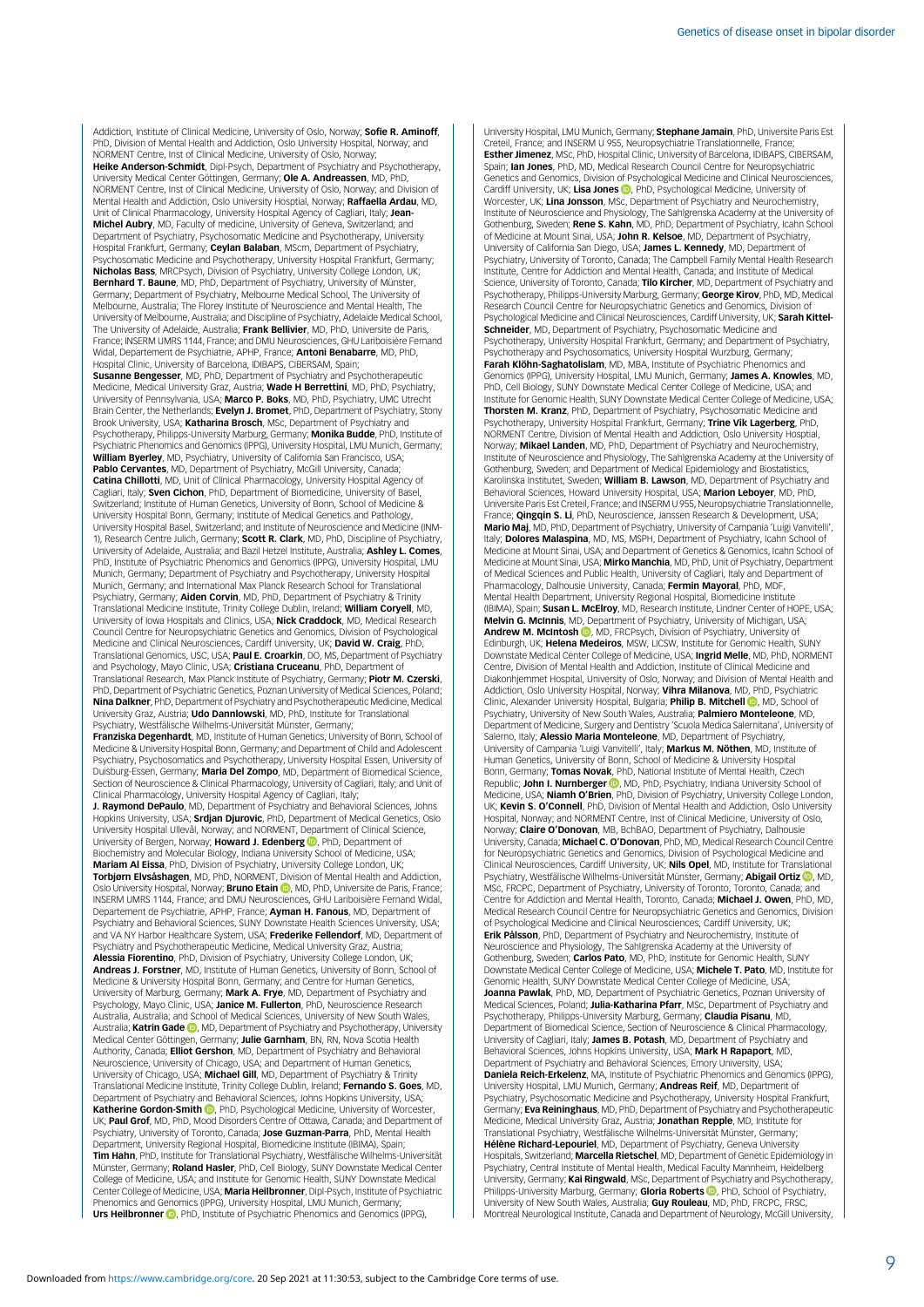<span id="page-9-0"></span>Canada; Sabrina Schaupp, MSc, Institute of Psychiatric Phenomics and Genomics (IPPG), University Hospital, LMU Munich, Germany; William A Scheftner, MD, Department of Psychiatry, Rush Medical College, USA; Simon Schmitt, MSc, Department of Psychiatry and Psychotherapy, Philipps-University Marburg, Germany; Peter R. Schofield, PhD DSc, Neuroscience Research Australia, Australia; and School of Medical Sciences, University of New South Wales, Australia; **K. Oliver Schubert**, MD,<br>PhD, Discipline of Psychiatry, University of Adelaide, Australia; and Northern Adelaide Mental Health Service[,](https://orcid.org/0000-0003-3105-5672) SA Health, Australia; **Eva C. Schulte <sup>(D</sup>)**, MD, PhD, Institute of Psychiatric Phenomics and Genomics (IPPG), University Hospital, LMU Munich, Germany; and Department of Psychiatry and Psychotherapy, University Hospital Munich, Germany; Barbara Schweizer, RN, BS, Department of Psychiatry and Behavioral Sciences, Johns Hopkins University, USA; Fanny Senner, MD, Institute of Psychiatric Phenomics and Genomics (IPPG), University Hospital, LMU Munich, Germany; and Department of Psychiatry and Psychotherapy, University Hospital Munich, Germany; Giovanni Severino, MD, Department of Biomedical Science, Section of Neuroscience & Clinical Pharmacology, University of Cagliari, Italy; Sally Sharp, PhD, Division of Psychiatry, University College London, UK; Claire Slaney, RN, Nova Scotia Health Authority, Canada; **Olav B. Smeland,** MD, PhD, Division of Mental Health and Addiction,<br>Oslo University Hospital, Norway; and NORMENT Centre, Inst of Clinical Medicine, University of Oslo, Norway; Janet L. Sobell, PhD, Psychiatry and the Behavioral Sciences, University of Southern California, USA; Alessio Squassina, Ph.D. MSci, Department of Psychiatry, Dalhousie University, Canada; and Department of Biomedical Science, Section of Neuroscience & Clinical Pharmacology, University of Cagliari, Italy; Pavla Stopkova, PhD, National Institute of Mental Health, Czech Republic; John Strauss, MD, Department of Psychiatry, University of Toronto, Canada; The Campbell Family Mental Health Research Institute, Centre for Addiction and Mental Health, Canada; and Institute of Medical Science, University of Toronto, Canada; Alfonso Tortorella, PhD, Department of Psychiatry, University of Perugia, Italy; Gustavo Turecki, MD, PhD, Department of Psychiatry, McGill University, Canada; and Douglas Institute, McGill University, Canada; Joanna Twarowska-Hauser, MD, PhD, Department of Psychiatric Genetics, Poznan University of Medical Sciences, Poland; Marin Veldic, MD, Department of Psychiatry and Psychology, Mayo Clinic, USA; Eduard Vieta, MD, PhD, Hospital Clinic, University of Barcelona, IDIBAPS, CIBERSAM, Spain: John B. Vincent, PhD, Department of Psychiatry, University of Toronto, Canada The Campbell Family Mental Health Research Institute, Centre for Addiction and Mental Health, Canada; and Institute of Medical Science, University of Toronto, Canada; Wei Xu, PhD, Dalla Lana School of Public Health, Biostatistics Division, University of Toronto, Canada; Clement C. Zai, PhD, Department of Psychiatry, University of Toronto, Canada; The Campbell Family Mental Health Research Institute, Centre for Addiction and Mental Health, Canada; Institute of Medical Science, University of Toronto, Canada; Laboratory Medicine and Pathobiology, University of Toronto, Canada; and Harvard T.H. Chan School of Public Health, USA; Peter P. Zandi, MHS, MPH, PhD, Department of Psychiatry and Behavioral Sciences, Johns Hopkins University, USA; Psychiatric Genomics Consortium (PGC) Bipolar Disorder Working Group; International Consortium on Lithium Genetics (ConLiGen); Colombia-US Cross Disorder Collaboration in **Psychiatric Genetics: Arianna Di Florio, MD, PhD, MD, Medical Research Council** Centre for Neuropsychiatric Genetics and Genomics, Division of Psychological Medicine and Clinical Neurosciences, Cardiff University, UK; Jordan W. Smoller, MD, ScD, Psychiatric and Neurodevelopmental Genetics Unit, Department of Psychiatry and Center for Genomic Medicine, Massachusetts General Hospital, USA; and Stanley Center for Psychiatric Research, Broad Institute of MIT and Harvard, USA; Joanna M. Biernacka, PhD, Department of Psychiatry and Psychology, Mayo Clinic, USA; and Department of Health Sciences Research, Mayo Clinic, USA; Francis J. McMahon, MD, Human Genetics Branch, Intramural Research Program, National Institute of Mental Health[,](https://orcid.org/0000-0001-9544-3944) USA; Martin Alda **D**, MD, National Institute of Mental Health, Czech Republic; and Department of Psychiatry, Dalhousie University, Canada; Bertram Müller-Myhsok, MD, Max Planck Institute of Psychiatry, Germany; Nikolaos Koutsouleris, MD, Department of Psychiatry and Psychotherapy, University Hospital Munich, Germany; Max Planck Institute of Psychiatry, Germany; and Institute of Psychiatry, Psychology and Neuroscience, Kings College London, UK; Peter Falkai, MD, Department of Psychiatry and Psychotherapy, University Hospital Munich, Germany; **Nelson B. Freimer**, MD,<br>Center for Neurobehavioral Genetics, Semel Institute for Neuroscience and Human Behavior, University of California Los Angeles, USA; and Human Genetics, University of California Los Angeles[,](https://orcid.org/0000-0002-2917-5889) USA: Till F.M. Andlauer **D**. PhD, Department of Neurology Klinikum rechts der Isar, School of Medicine, Technical University of Munich, Germany; Thomas G. Schulze, MD, Institute of Psychiatric Phenomics and Genomics (IPPG), University Hospital, LMU Munich, Germany; Department of Genetic Epidemiology in Psychiatry, Central Institute of Mental Health, Medical Faculty Mannheim, Heidelberg University, Germany; Department of Psychiatry and Psychotherapy, University Medical Center Göttingen, Germany; Department of Psychiatry and Behavioral Sciences, Johns Hopkins University School of Medicine, USA; and Department of Psychiatry and Behavioral Sciences, SUNY Upstate Medical University, USA; Roel A. Ophoff, PhD, Center for Neurobehavioral Genetics, Semel Institute for Neuroscience and Human Behavior, University of California Los Angeles, USA; Human Genetics, University of California Los Angeles, USA; and Psychiatry, Erasmus University Medical Center, the **Netherlands** 

Correspondence: Janos L. Kalman. Email: [janos.kalman@med.uni-muenchen.de;](mailto:janos.kalman@med.uni-muenchen.de) Loes M. Olde Loohuis. Email: [loldeloohuis@mednet.ucla.edu](mailto:loldeloohuis@mednet.ucla.edu)

First received 11 Dec 2020, final revision 26 May 2021, accepted 1 Jul 2021

#### Supplementary material

To view supplementary material for this article, please visit <https://doi.org/10.1192/bjp.2021.102>

#### Data availability

The data that support the findings of this study are available from the corresponding author, upon reasonable request.

10

#### Acknowledgments

The authors thank Jacquie Klesing, Board-certified Editor in the Life Sciences (ELS), for editing assistance with the manuscript. BOMA-Australia sample: we thank Gin Mahli, Colleen Loo, and Micheal Breaskpear for their contribution to clinical assessments of a subset of patients and also Andrew Frankland for his work in collating clinical record data. WTCCC sample: this study makes use of data generated by the Wellcome Trust Case-Control Consortium. A full list of the investigators who contributed to the generation of the data is available from [www.](http://www.wtccc.org.uk) [wtccc.org.uk](http://www.wtccc.org.uk). French sample: we thank the psychiatrists and psychologists who participated in the clinical assessment of patients in France (C. Henry, S. Gard, J.P. Kahn, L. Zanouy, R.F. Cohen and O. Wajsbrot-Elgrabli) and thank the patients for their participation.

#### Author contributions

Concept and design: Janos L. Kalman, Loes M. Olde Loohuis, Annabel Vreeker, Till F.M. Andlauer, Thomas G. Schulze and Roel A. Ophoff. Analysis and interpretation of data: Janos L. Kalman, Loes M. Olde Loohuis, Annabel Vreeker and Till F.M. Andlauer. Drafting of the manuscript: Janos L. Kalman, Loes M. Olde Loohuis, Annabel Vreeker and Till F.M. Andlauer. Supervision, and critical revision of the manuscript: Thomas G. Schulze, Roel A. Ophoff, Francis J. McMahon, Jordan W. Smoller and Martin Alda. All other authors provided data, contributed ideas and suggestions for analyses, interpreted results and revised the final manuscript.

#### Funding

The funding details can be found in the Supplementary File 1.

#### Declaration of interest

Amare T. Azmeraw: has received 2020–2022 NARSAD Young Investigator Grant from the Brain & Behaviour Research Foundation. Ole A. Andreassen: speaker's honorarium Sunovion, Lundbeck. Consultant HealthLytix. Bernhard Baune: Honoraria: Lundbeck, Janssen, LivaNova, Servier. Carrie Bearden: Novartis Scientific Advisory Board. Clark Scott: Honoraria and Investigator-initiated project funding from Jannsen-Cilag Australia, Lundbeck-Otsuka Australia. J. Raymond DePaulo: owns stock in CVS Health; JRD was unpaid consultant for Myriad Neuroscience 2017 & 2019. Michael C. O´Donovan: research unrelated to this manuscript supported by a collaborative research grant from Takeda Pharmaceuticals. Bruno Etain: honoraria for Sanofi. Mark A. Frye: grant Support Assurex Health, Mayo Foundation, Medibio Consultant (Mayo) Actify Neurotherapies, Allergan, Intra-Cellular Therapies, Inc., Janssen, Myriad, Neuralstem Inc., Sanofi, Takeda, Teva Pharmaceuticals. Per Hoffmann: employee of Life&Brain GmbH, Member of the Scientific Advisory Board of HMG Systems Engeneering GmbH. Mikael Landen: Speaker's honoraria Lundbeck pharmaceuticals. Andrew M McIntosh: research funding from The Sackler Trust, speaker fees from Illumina and Janssen. Philip B. Mitchell: remuneration for lectures in China on bipolar disorder research by Sanofi (Hangzhou). John Nurnberger: investigator for Janssen. Benjamin M. Neale: is a member of the scientific advisory board at Deep Genomics and RBNC Therapeutics. A consultant for Camp4 Therapeutics, Takeda Pharmaceutical and Biogen. Andreas Reif: apeaker's honoraria / Advisory boards: Janssen, Shire/Takeda, Medice, SAGE and Servier. Eli Stahl: now employed by the Regeneron Genetics Center. Kato Tadafumi: honoraria: Kyowa Hakko Kirin Co., Ltd., Eli Lilly Japan K.K., Otsuka Pharmaceutical Co., Ltd., GlaxoSmithKline K.K., Taisho Pharma Co., Ltd., Taisho Pharmaceutical Co., Ltd., Taisho Toyama Pharmaceutical Co., Ltd., Dainippor<br>Sumitomo Pharma Co., Ltd., Meiji Seika Pharma Co., Ltd., Pfizer Japan Inc., Mochida<br>Pharmaceutical Co., Ltd., Shionogi & Co., Ltd., Janssen Pacific, Yoshitomiyakuhin, Astellas Pharma Inc., Nippon, Boehringer Ingelheim Co. Ltd., MSD K.K., Kyowa Pharmaceutical Industry Co., Ltd., Takeda Pharmaceutical Co., Ltd., Mitsubish<br>Tanabe Pharma Corporation, Eisai Co., Ltd. Grants: Takeda Pharmaceutical Co., Ltd., Dainippon Sumitomo Pharma Co., Ltd., Otsuka Pharmaceutical Co., Ltd., Shionogi & Co., Ltd., Eisai Co., Ltd., Mitsubishi Tanabe Pharma Corporation. Thomas G. Schulze: is a member of the editorial board of The British Journal of Psychiatry. He did not take part in the review or deci-<br>the editorial board of The British Journal of Psychiatry. He did not take part in the review or decision-making process of this paper. Eduard Vieta: has received grants and served as consultant, advisor or CME speaker for the following entities: AB-Biotics, Abbott, Allergan, Angelini, Dainippon Sumitomo Pharma, Ferrer, Gedeon Richter, Janssen, Lundbeck, Otsuka, Sage, Sanofi-Aventis, Sunovion and Takeda. None of the other authors reported any biomedical financial interests or potential conflicts of interest. ICMJE forms are in the supplementary material, available online at [https://doi.org/10.1192/10.1192/bjp.2021.102.](https://doi.org/10.1192/10.1192/bjp.2021.102)

#### References

- 1 Cloutier M, Greene M, Guerin A, Touya M, Wu E. The economic burden of bipolar I disorder in the United States in 2015. J Affect Disord 2018; 226: 45–51.
- 2 Berk M, Dodd S, Callaly P, Berk L, Fitzgerald P, de Castella AR, et al. History of illness prior to a diagnosis of bipolar disorder or schizoaffective disorder. J Affect Disord 2007 Nov; 103: 181–6.
- 3 Dagani J, Signorini G, Nielssen O, Bani M, Pastore A, Girolamo Gd, et al. Metaanalysis of the Interval between the Onset and Management of Bipolar Disorder. Can J Psychiatry 2017; 62: 247–58.
- 4 Cleynen I, Boucher G, Jostins L, Schumm LP, Zeissig S, Ahmad T, et al. Inherited determinants of Crohn's disease and ulcerative colitis phenotypes: A genetic association study. Lancet 2016; 387: 156-67.
- 5. Bergen SE, O'Dushlaine CT, Lee PH, Fanous AH, Ruderfer DM, Ripke S, et al. Genetic modifiers and subtypes in schizophrenia: Investigations of age at onset, severity, sex and family history. Schizophr Res 2014; 154: 48–53.